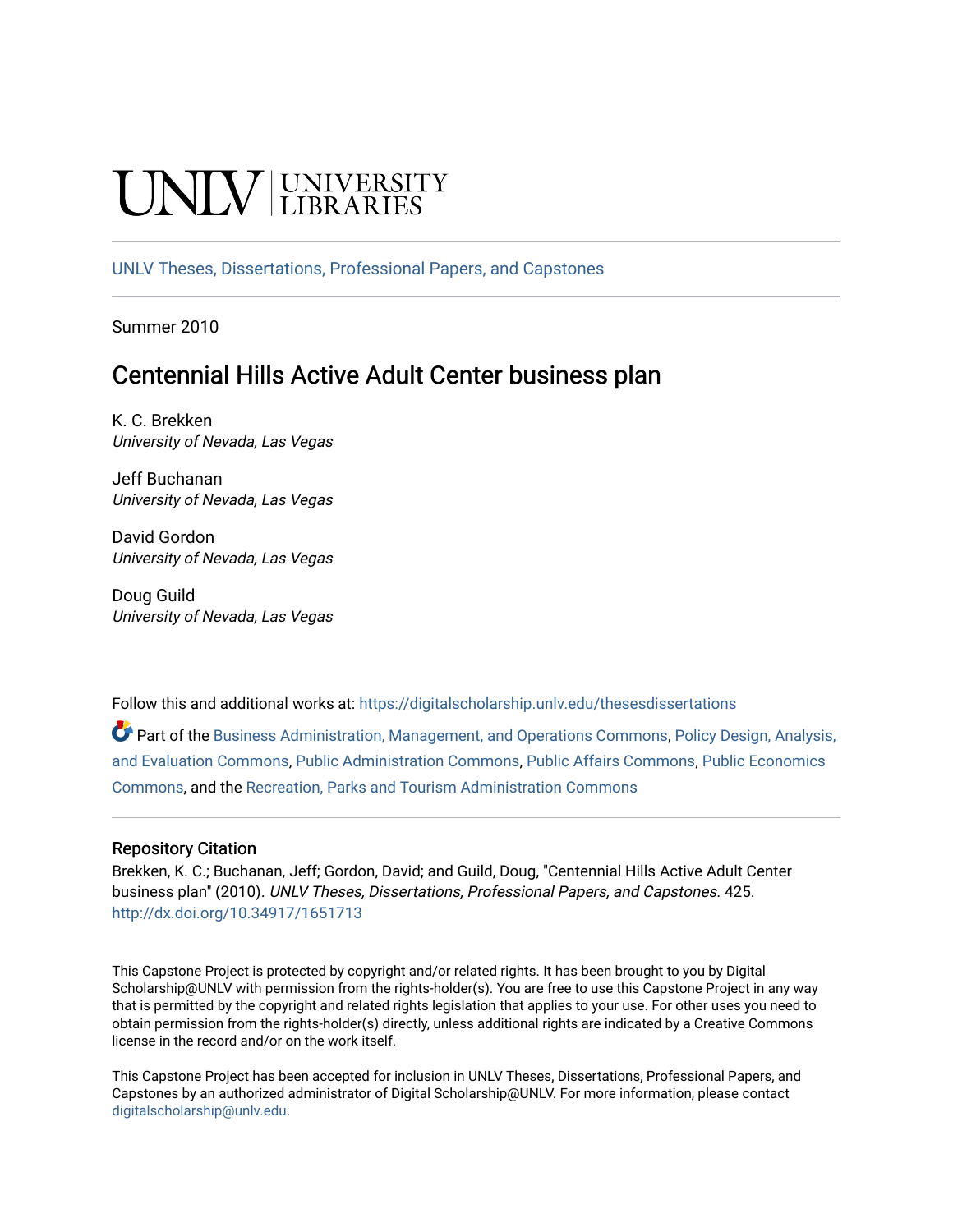# **Centennial Hills Active Adult Center Business Plan**

By K.C. Brekken, Jeff Buchanan, David Gordon, and Doug Guild

> Final Project PUA 791- Summer 2010 Dr. Christopher Stream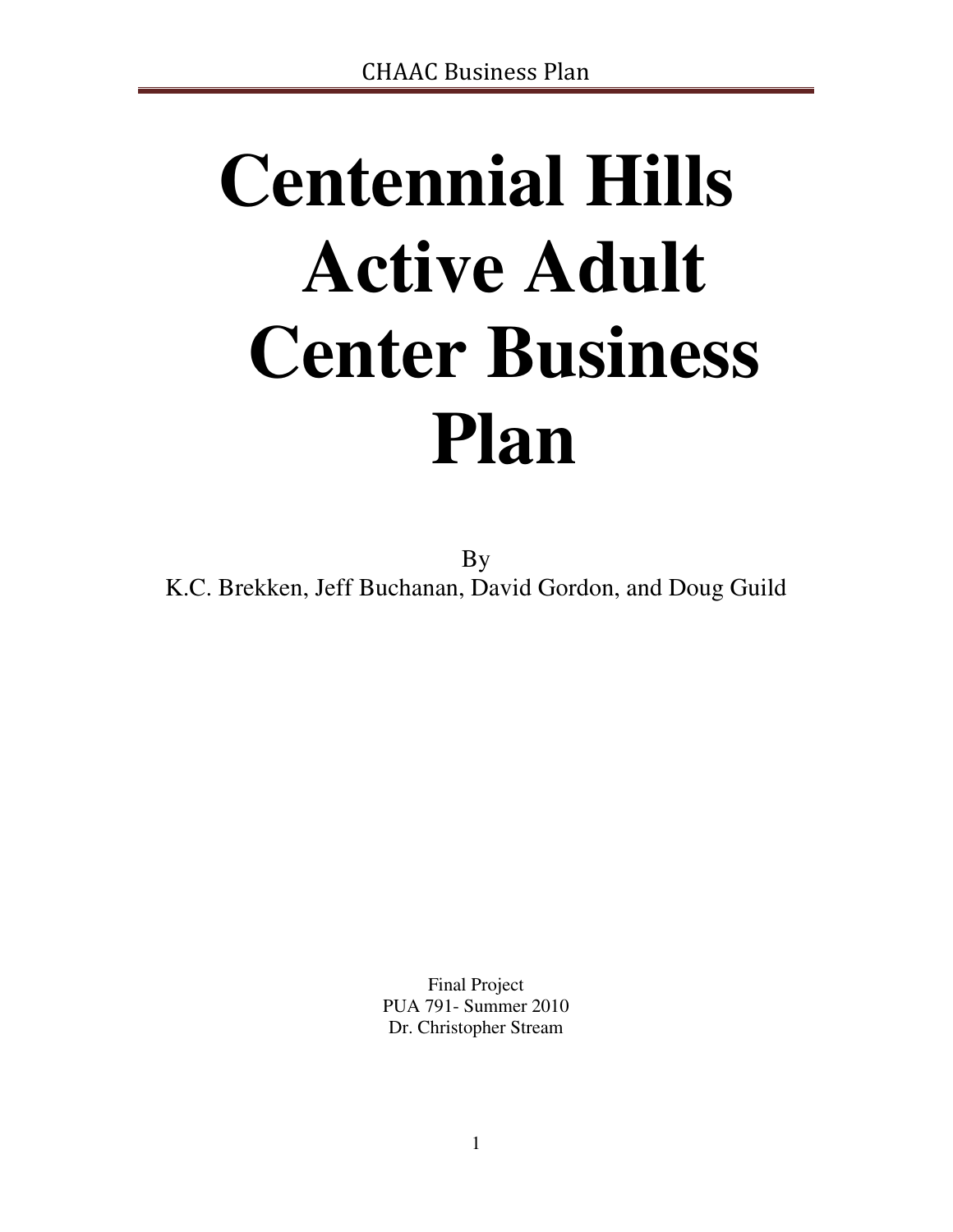### **Table of Contents**

| <b>Executive Summary</b>                       |    |
|------------------------------------------------|----|
| About the Centennial Hills Active Adult Center | 4  |
| <b>Research Methods</b>                        |    |
| <b>Survey Design</b>                           | 8  |
| <b>Analytical Considerations</b>               | 12 |
| <b>Survey Results</b>                          | 13 |
| Analysis of Competition                        | 15 |
| Recommendations                                | 19 |
| Conclusion                                     | 28 |
| References                                     | 30 |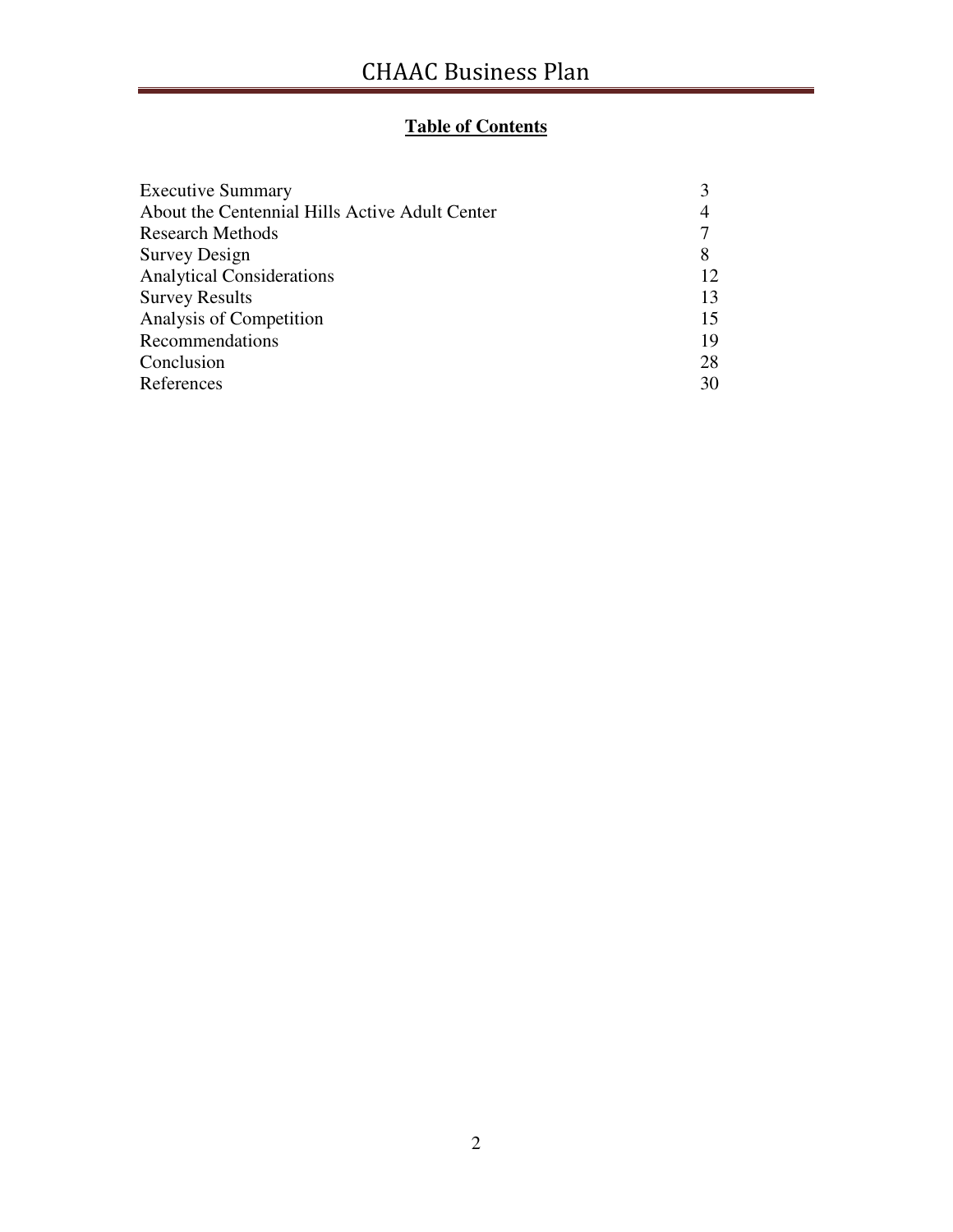#### **Executive Summary**

The economic indicators for the state of Nevada indicate a bleak financial future. The foreclosure rate of the Las Vegas Valley is five times the national average and the highest rate in the country (Hoak, 2010). Sales tax revenues continue spiraling down and fell by 6.6 percent in December 2009 from December 2008 (Garcia, 2010). State politicians face an estimated budget deficit of \$3.5 billion.

Local conditions are equally dire. The City of Las Vegas faces a budget shortfall of nearly \$69 million for this fiscal year (Choate, 2010). City administrators struggle to find creative solutions to fill financial gaps and must make difficult decisions to reduce, consolidate or eliminate services and programs. The city's Department of Leisure Services is no exception and administrators are examining ways to make fiscal cuts to the unit's budget and increase efficiency. The department, which strives to bolster residents' quality of life, provides services to all Las Vegans and has programs specifically targeting youth, seniors, and low-income families. The department has historically operated under what staff members describe as a social model, making decisions that maximize access without looking at data or efficiency. In light of current fiscal concerns, they hope to make the switch to a business enterprise model of operations that will maximize efficiency and allow for a focus on cost recovery that does not price out Las Vegans from utilizing services.

 To assist with city administrators' aspirations to increase cost recovery throughout the department, this paper examines the fiscal and operational challenges at one of six Las Vegas senior centers in an effort to gauge the price elasticity of demand for services. Based on qualitative and quantitative data, the authors crafted seven recommendations to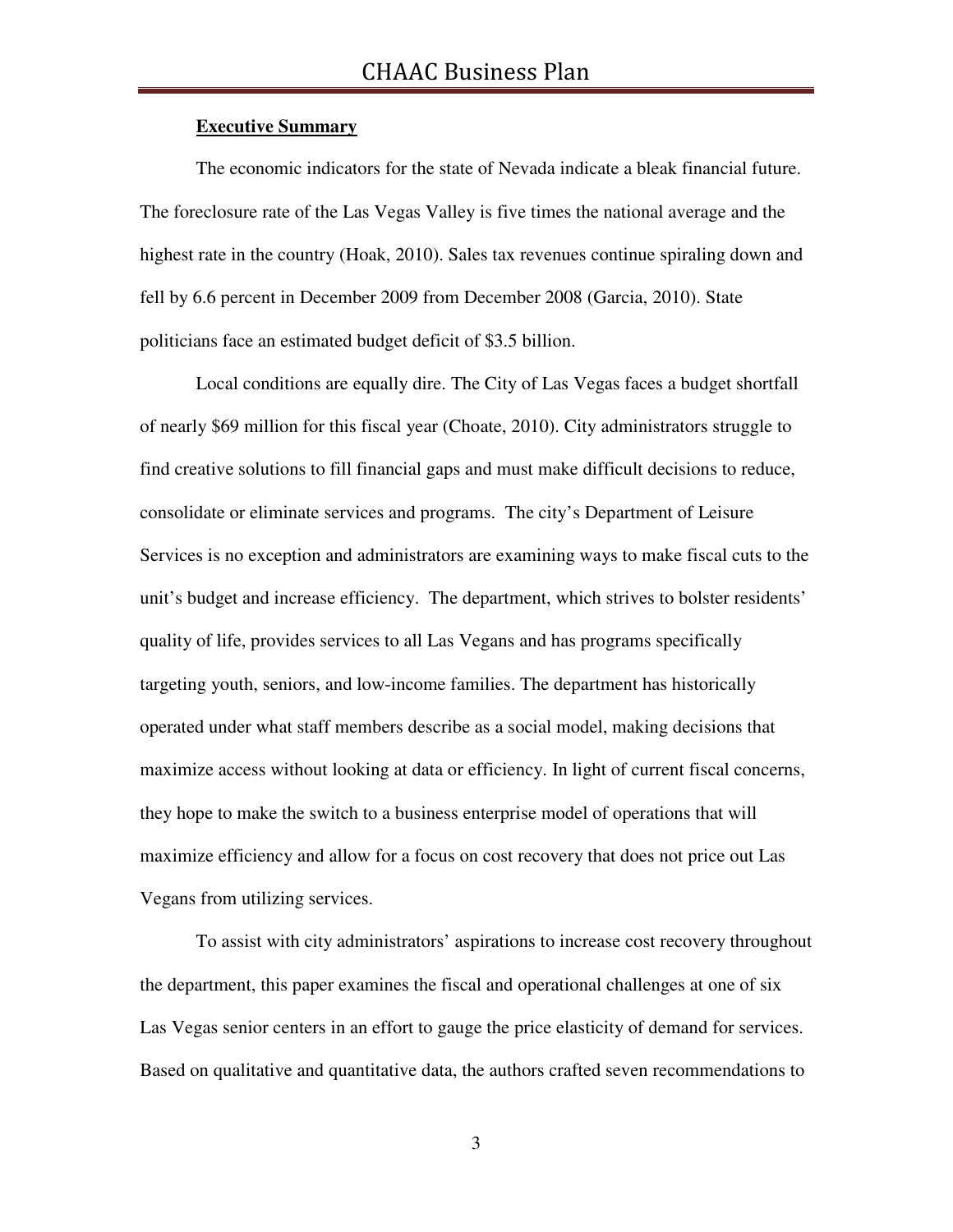help the Centennial Hills Active Adult Center (CHAAC) create a business plan that allows for the cost recovery of at least 15% of its operational expenses. Those recommendations consist of the following: a change in pricing; increased emphasis on data collection and marketing; more efficient scheduling; an emphasis on seeking alternative funding; the development of a strategic plan for the center to include specific goals, objectives and performance measurements; a review of the center's relationship to the YMCA; and increased transportation to and from the center. These recommendations will ensure the seniors of Las Vegas have an opportunity for a continuing relationship with the leisure services department. The authors hope this research may assist city officials in the months to come as they deliberate difficult decisions that will impact thousands of Las Vegas seniors and help administrators protect vital services.

#### **About the Centennial Hills Active Adult Center**

 The center represents only a small piece of the Department of Leisure Services' operations, but like other units within the department it is highly subsidized. Senior services receives \$4 million of the department's \$28 million budget. The unit employs approximately 30 people. The senior services program has a cost recovery rate of 3% with the city subsidizing the remaining 97 percent of its expenses. Each of its six centers caters to Las Vegans age 50 and older, but each has a unique facility and serves a unique set of local residents. In fiscal year 2009, the CHAAC spent approximately \$349,000 and brought in approximately \$29,000. Located a block north of the intersection of U.S. 95 and I-215 in the northwest quadrant of the valley, it has the second highest existing cost recovery of all of the senior centers at 8.16%, with the highest being the Northwest Senior Center, which only has \$1,500 in annual expenses and boasts a 12.16% cost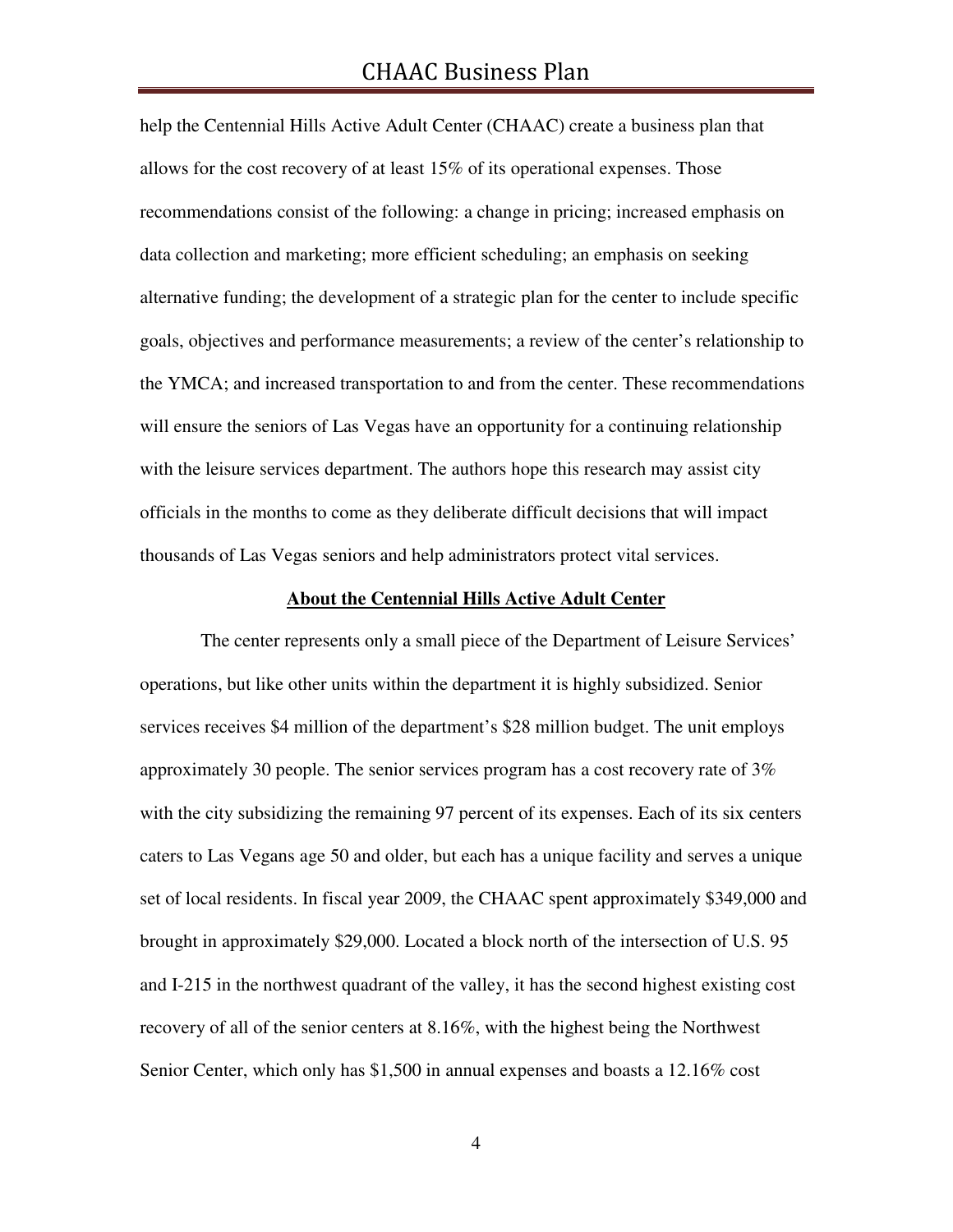recovery rate (Leisure Services Department Cost Recovery Report, 2009). The CHAAC has three full-time and six part-time employees in addition to several paid instructors, and volunteers. Serving approximately 3,200 clients, the center is accessible to those that live nearby and due to the proximity of the center to major highways, it is also conveniently located for those that must travel a greater distance. Activities range from movie marathons to daytime excursions, from ballroom dance instruction to water aerobics, and from diabetes awareness to on-site tax assistance. Information about these activities, programs and classes is detailed and delivered to the membership through a monthly newsletter available at the center's front desk.

 The center currently brings in little revenue, indicative of the social model that administrators have historically depended upon to operate leisure service programs. The \$2 rate of membership is the greatest source of revenue for the center and yet barely covers the cost of the materials to produce the \$1.87 membership card, which members must use to enter the center. The city hired Pros Consulting, LLC., to review the department's price points and recommended an increase of the annual membership fee to \$12 a year and then an increase to \$24 in the second year (P. Priest, D. Mattson, personal communication, 3-23-10). The city council has yet to improve an increase in any fee for the centers (R. Fuller, personal communication, 7-28-10). A day excursion that costs the city \$45 to provide is free to members (P. Priest, D. Mattson, personal communication, 3- 23-10). The rate of the instructors' salaries is incorporated into the total salaries and benefits for all of the employees of the CHAAC, which comprises \$311,500 of the center's \$348,885 in annual expenditures (Leisure Services Department Cost Recovery Report, 2009). Whereas fitness instructors may receive \$11 to \$25 an hour, a client is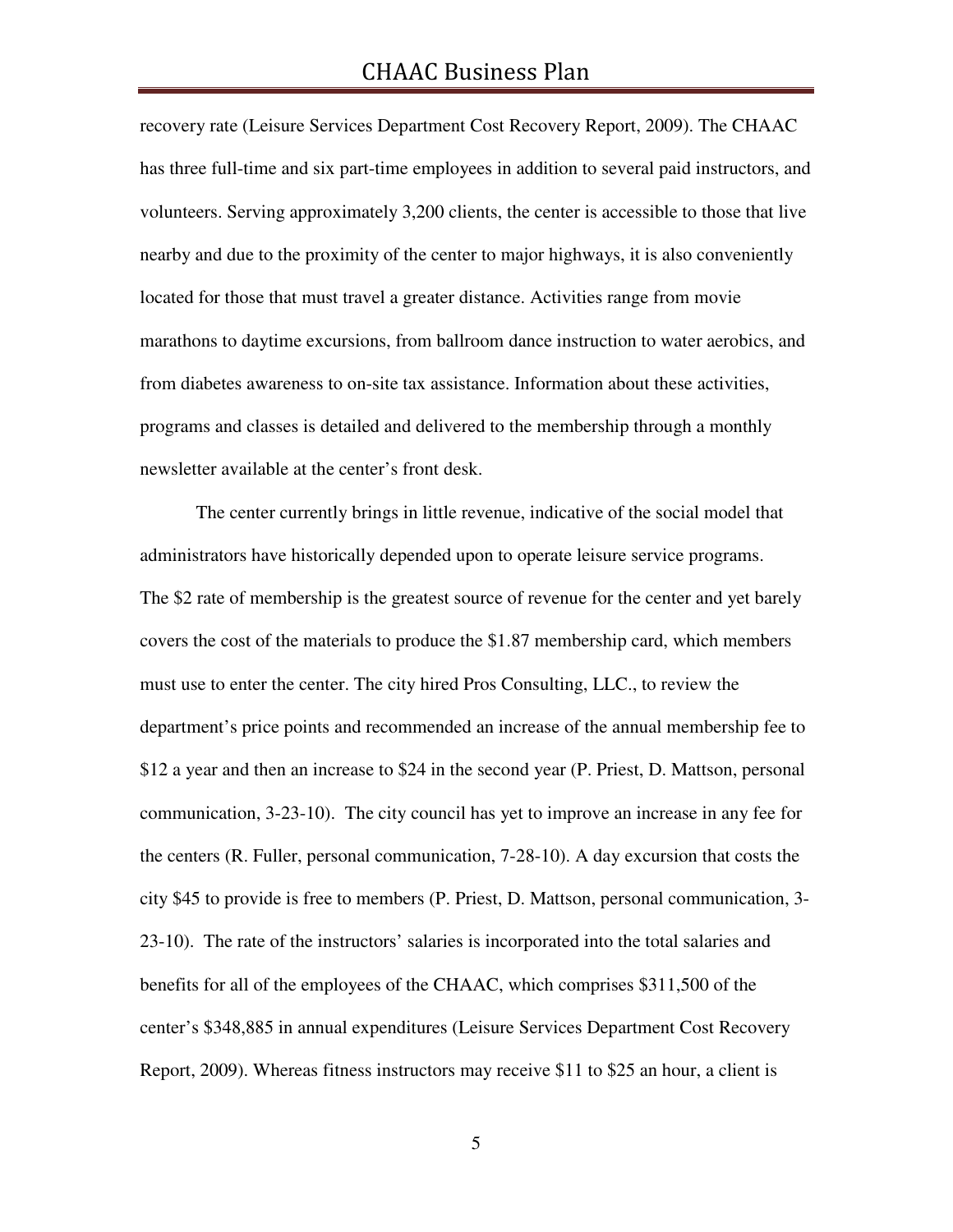only charged \$15 dollars for a month of as many classes as they can attend. The center provides several meals throughout the month that are generally priced around \$5 and do not come close to covering the cost of producing the meal (R. Fuller, personal communication, 6-16-2010).

There exists a delicate balance between increasing cost recovery and the social value of providing access to programs and services to all seniors without pricing out individuals. With no strategic operating plan or performance measurements, the center will find it challenging to maintain a forward coarse to reach new goals, obtain sustainability and will be more vulnerable to micromanaging by political officials who can use leisure services for political capital.

 The CHAAC has a unique relationship to the YMCA, with which it shares a building. The two are connected through an internal door way, allowing CHAAC members access to the 86,385-square-foot YMCA at set times during the day. For \$2 a year, CHAAC members have a premium rate to access YMCA amenities, compared to YMCA members, who pay hundreds of dollars a year to belong to the gym (P. Priest, personal communication, 4-12-2010). The City of Las Vegas constructed the facility and leases the space to the YMCA at a discounted rate of approximately \$15,600 a year, which is less then some people pay to rent a two-bedroom apartment in Las Vegas. The city spends \$1.2 million a year on utilities and maintenance for the YMCA, compared to \$116,441 for utilities at the 12,000-square-foot senior center (P. Priest, personal communication, 4-21-2010). The YMCA gym provides an added bonus to CHAAC members, giving seniors access to an indoor and outdoor pool, weight and cardio room, two basketball courts, and multiple fitness classrooms.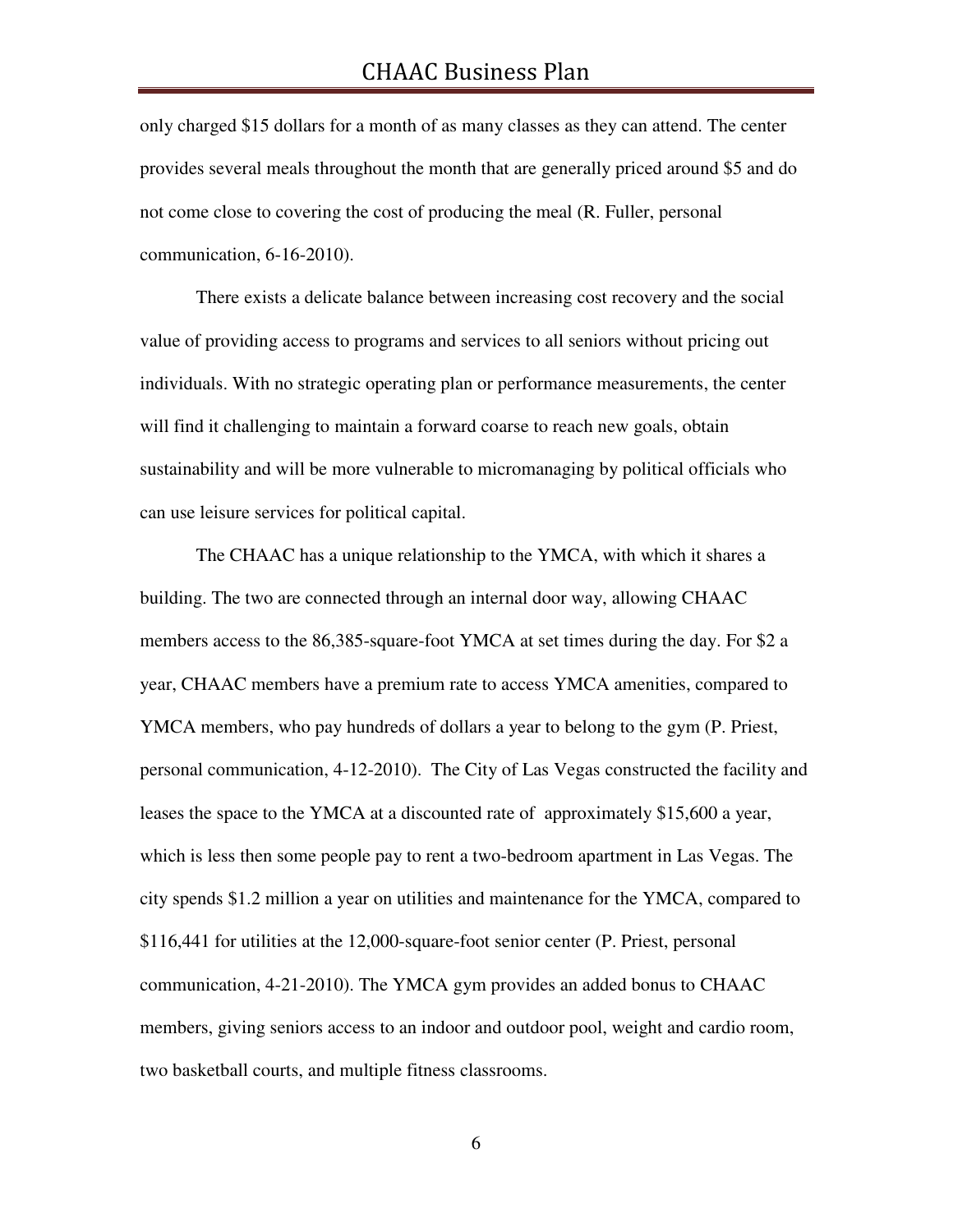The modern design of the CHAAC provides administrators with flexibility to offer members a variety of activities. Open Monday through Friday, from 8 a.m. to 8 p.m., the senior center includes classrooms, a computer lab, a state-of-the-art kitchen and a library/reading room. Through observation, the authors noticed that many of the rooms within CHAAC remained empty, particularly during the later hours of the day from 6 p.m. to 8 p.m. A significant increase in membership or a change in schedule to hours that might be more popular would not appear to overtax the center.

#### **Research Methods**

 The CHAAC has few existing revenue generating mechanisms by which to augment cost recovery, specifically membership and class or activity fees. So the authors of this paper set out to determine the price elasticity of demand of membership and activities to find out what the market would bear without decreasing demand. They deployed a 12-question survey to a representative sample of the center's population to obtain basic demographic information and determine how much clients are willing to pay for membership and classes. The appropriate price point for both of these services is important to find to prevent the center from pricing out low-income seniors and losing members and revenue to competing entities.

 To better understand what organizations compete against the CHAAC, the authors examined direct and indirect competitors. An analysis of the competition is important in the construction of any business plan not only to help determine price points but also to obtain alternative solutions to challenges shared within the field (Albo, 2008). The authors looked at peer cities' senior programs that comprise direct competition to Las Vegas senior centers. To perform an analysis of competition systematically, the authors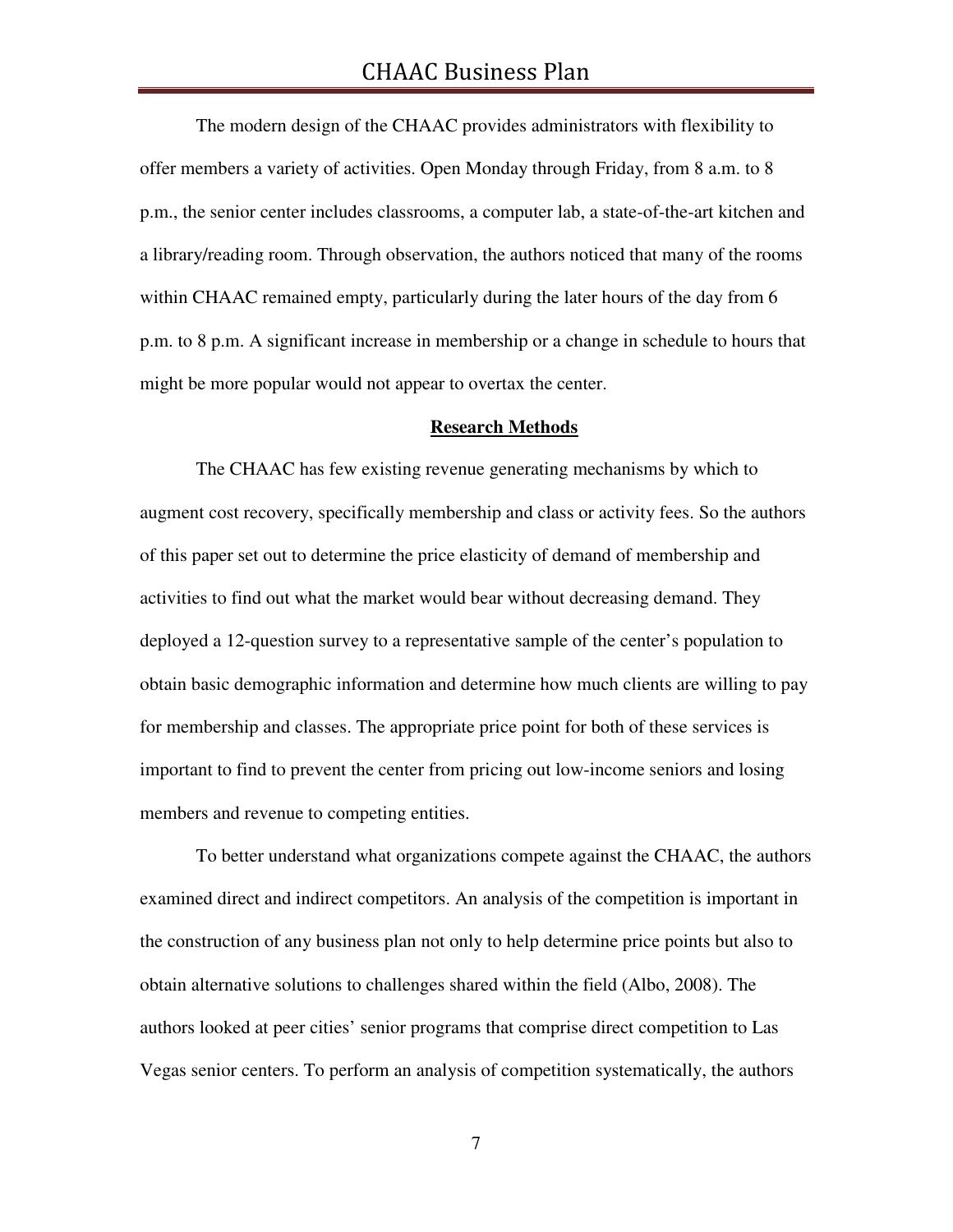gathered comparison data from interviews with employees from Boulder City, Henderson, North Las Vegas, Phoenix and Salt Lake City. All five cities have an established senior program, which consist of stand-alone senior centers. Due to the close geographic proximity, Boulder City, Henderson and North Las Vegas are viewed more as direct competitors to the CHAAC because Las Vegas seniors can always move to nearby cities that provide better amenities. Phoenix and Salt Lake City are viewed more from a benchmark standpoint and provided the authors with alternative solutions to consider while crafting recommendations.

 An 18-item interview instrument was created to gather a consistent set of responses from each of the cities. The interview instruments can be viewed in Appendix, Items 5 - 8. A summary of interview responses is available in Table 11-1. Unfortunately, complete responses were not obtained from Salt Lake City, which diminishes the benchmark portion of this analysis. The authors did not anticipate perfect parity between CHAAC and the other senior programs. However, they felt it was important to assess senior center programs in neighboring cities, because they represent an alternative choice to CHAAC among an aging demographic.

#### **Survey Design**

For the purpose of this survey, the authors set out to determine what the current clients of the CHAAC would be willing to pay for membership and classes and gather basic demographic information about these citizens, including information about budget and income, to determine what resources CHAAC members have available to them.

*Research Question:* 

Are the current clients at CHAAC willing to pay more for an annual membership and classes and if so, how much more?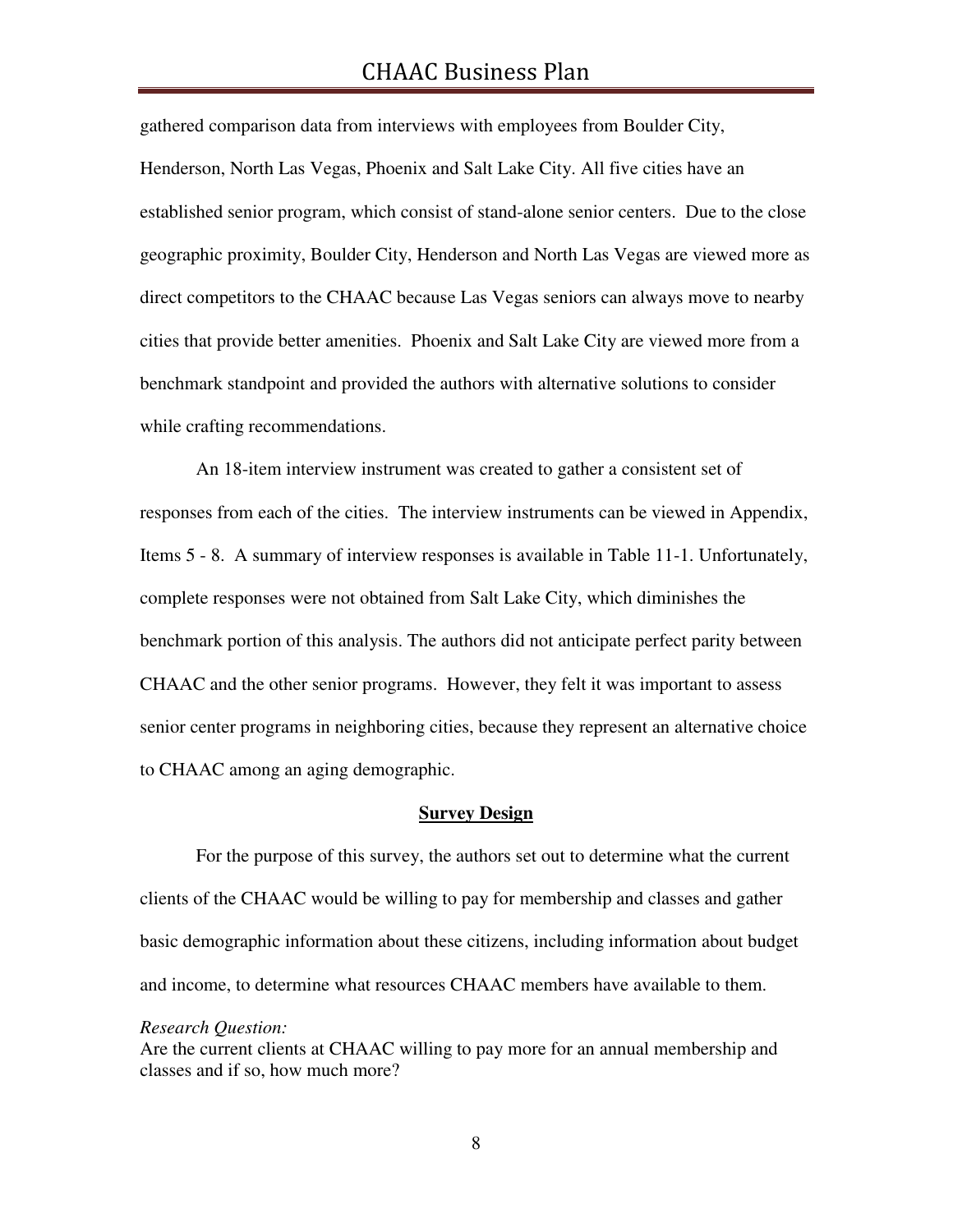H1: The clients at CHAAC will be willing to pay more for the annual membership and classes. H0: The clients at CHAAC will not be willing to pay more for the annual membership and classes.

Many public and private entities contemplating such changes to a business model grapple with finding the perfect price point and the extent to which clients are willing and able to pay more for services (Glaser, Hildreth, 1999). Researchers have long needed a method to determine the market potential of a service or good that is not yet available for actual testing. There is a similar need to gauge the social value of public or non-market goods in markets that do not yet exist in a natural state. While there are preferenceregression models available that can be used to pre-test the introduction of a product into the actual market, scholars have largely relied on the "contingent valuation" (CV) method to assess willingness to pay so long as the attributes of the proposed service or product can be accurately described (Cameron, James, pp. 389-390, 1987).

 The CV method's purpose is to assess citizens' preferences for public goods by determining what they would be willing to pay for a specific item or service. The CV method presents survey recipients with hypothetical market environments in which they are given the opportunity to buy the goods or services in question (Mitchell, Carson, pp. 2-3, 1990). Often CV methods present respondents with a range of increasing dollar amounts until the respondent finds the maximum amount he or she is willing to pay.

A major challenge with the CV method is finding an unbiased way to determine the willingness to pay amount. Critics of this survey method argue respondents will strategically respond to the question to influence policymakers. Mitchell and Carson reviewed theoretical and empirical literature from several disciplines that examined what they defined as "strategic responses" and whether surveys can accurately measure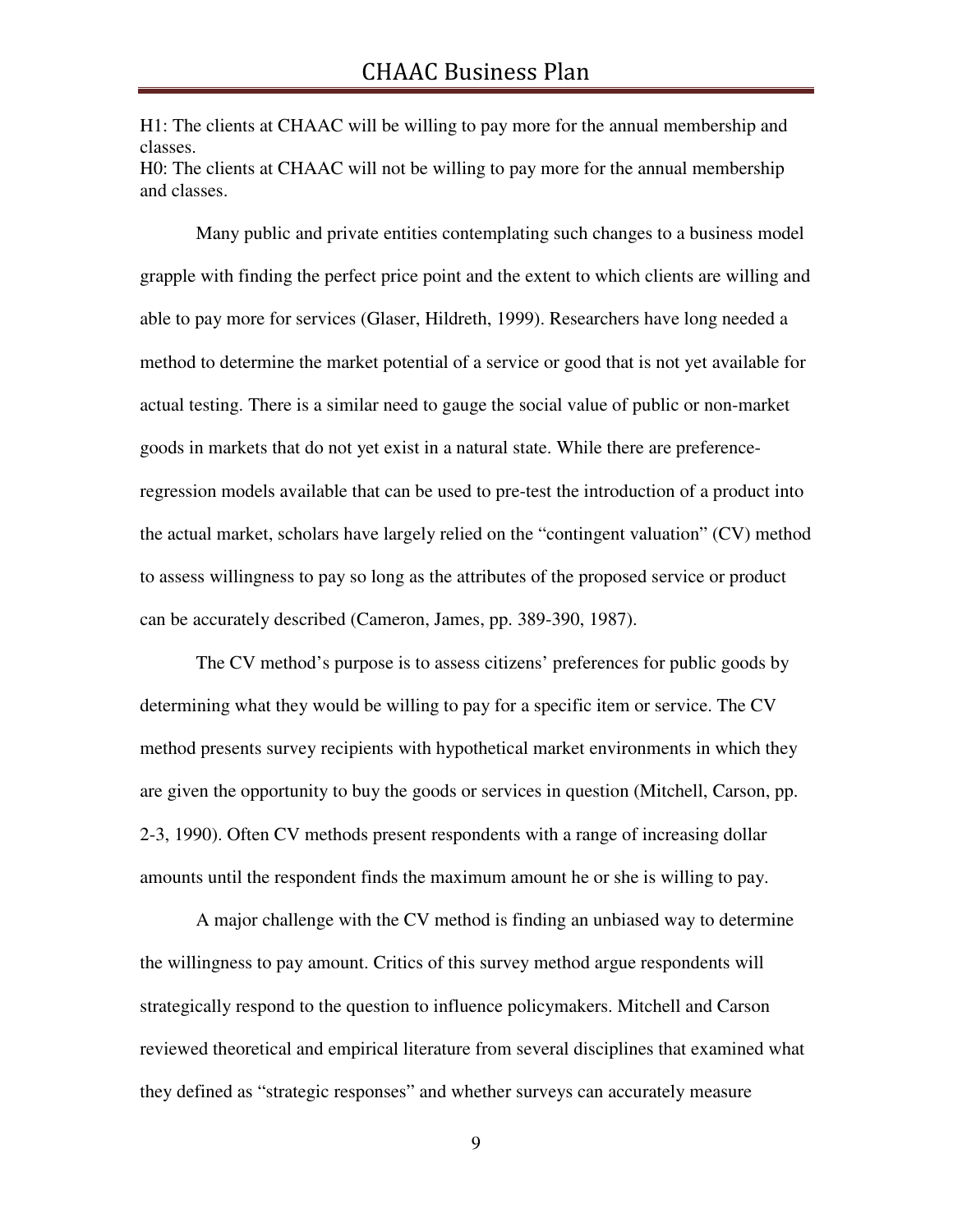# CHAAC Business Plan

preferences for public goods. Their literature review determined that even when experimentalists tried to invoke such behaviors, respondents rarely provided dishonest responses in an attempt to get what they wanted. Mitchell and Carson conclude that people are generally aware that lying has consequences and they risk possible exclusion from the public good or service if they do not answer honestly with their true value preference (Mitchell, Carson, pp. 148-150, 1990).

 Another obstacle in creating a willingness to pay survey is avoiding what Mitchell and Carson call "starting point bias," which happens when a respondent selects the value range closest to the current value of the service rather than the value the respondent feels the service is worth (Mitchell, Carson, p. 7, 1990). To prevent this, surveys should not provide initial starting points but instead offer a variety of potential responses including the current amount the user is paying as well as amounts below and way above it (Mitchell, Carson, p. 100, 1990).

 The CHAAC survey was administered at random to a sample of the members to generate descriptive statistics that are generalizable to the entire population of members at the center. The population of members is 3,200 senior citizens age 50 and older. The authors needed a sample size of 343 members to comprise the unit of analysis to obtain results with a confidence interval of plus or minus 5 at a 95% confidence level. (Sample size calculator, 2010). After more than 16 shifts of at least two hours, the authors obtained 339 responses for a confidence interval of 5.03. The authors drew dates and times for survey shifts at the center at random from a hat full of all possible dates and hours of operation to administer the survey and ensure a representative sampling of key strata. This eliminated the potential for sampling error (Schutt, 2009). All surveys were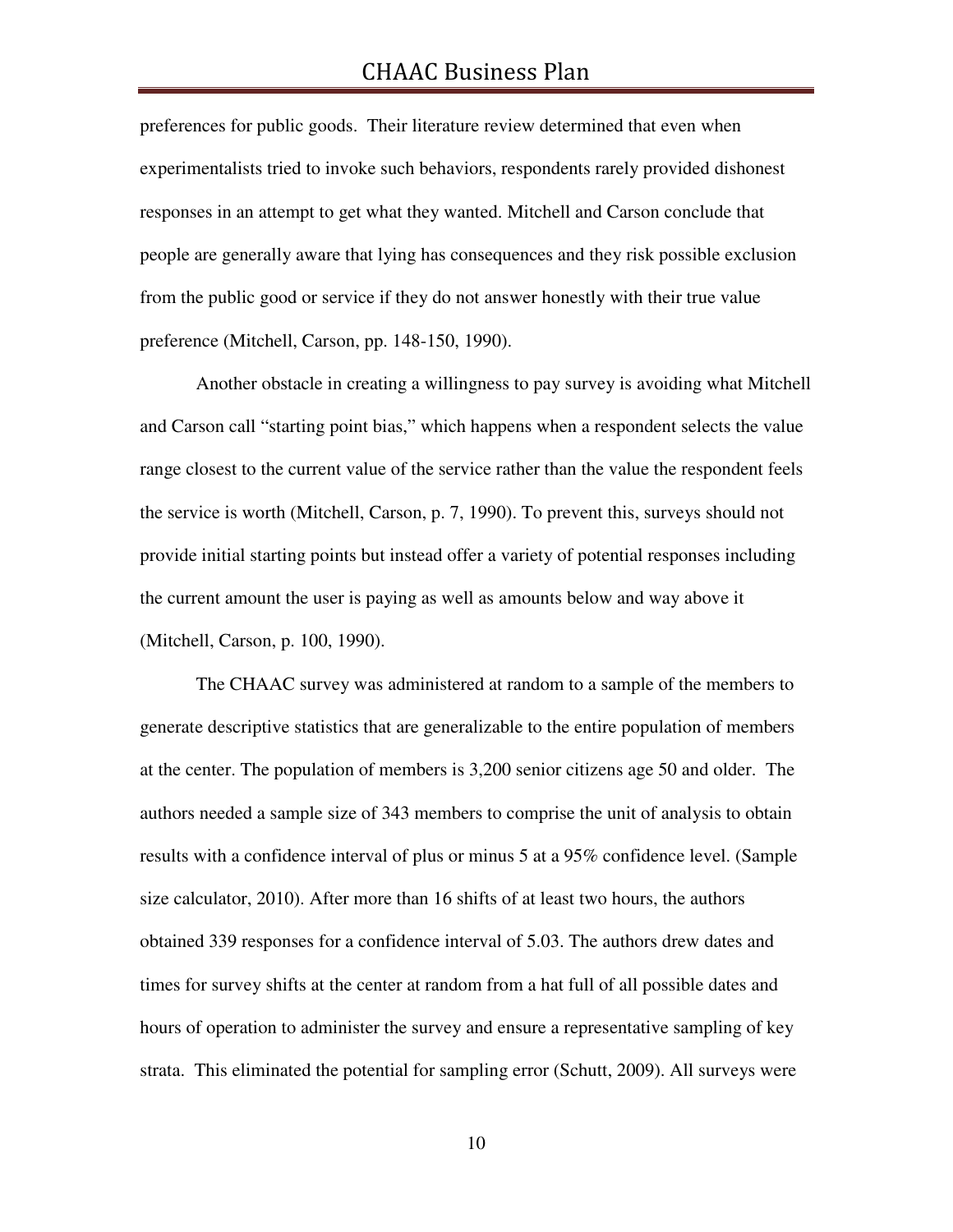offered to respondents to complete on a clipboard after the client signed into the facility, a process that every member must complete before being admitted into the center.

 The authors conceptualized their research questions by selecting nominal-, ordinal-, interval- and ratio-level variables that they believed could help determine if members wanted to pay more and could pay more. The entire survey is available in the Appendix, Item 1. The first five questions were operationalized to obtain basic demographic information concerning age, work status, household income, monthly budget and frequency of use of the center. The respondents were given three to six closed-end responses depending on the question. Respondents were allowed to write their favorite aspect about the center and responses were classified into the following answers: classes, use of gym, people, facilities and location.

 The final four questions were about willingness to pay. The survey provided a range of closed-ended responses to those respondents who had already said they wanted to pay more than \$2 for an annual membership. The responses went up in increments of \$10, based on the price point plan the consulting company Pros Consulting developed for the city (Pros Consulting, LLC, 2009). To allow for the freedom of valuation and to avoid a starting point bias as Mitchell and Carson discuss, the authors also provided an openended response opportunity, whereby the respondent could write in any amount to express his or her valuation of annual membership or classes. The authors operationalized these questions based on the suggestions of Mitchell and Carson and modeled these four questions from a willingness to pay study conducted by Riley, Northrop and Esteban (Riley, Northrop & Esteban, 2006). Many respondents (17.7%) took advantage of the write-in option and chose to write in their own values for the annual membership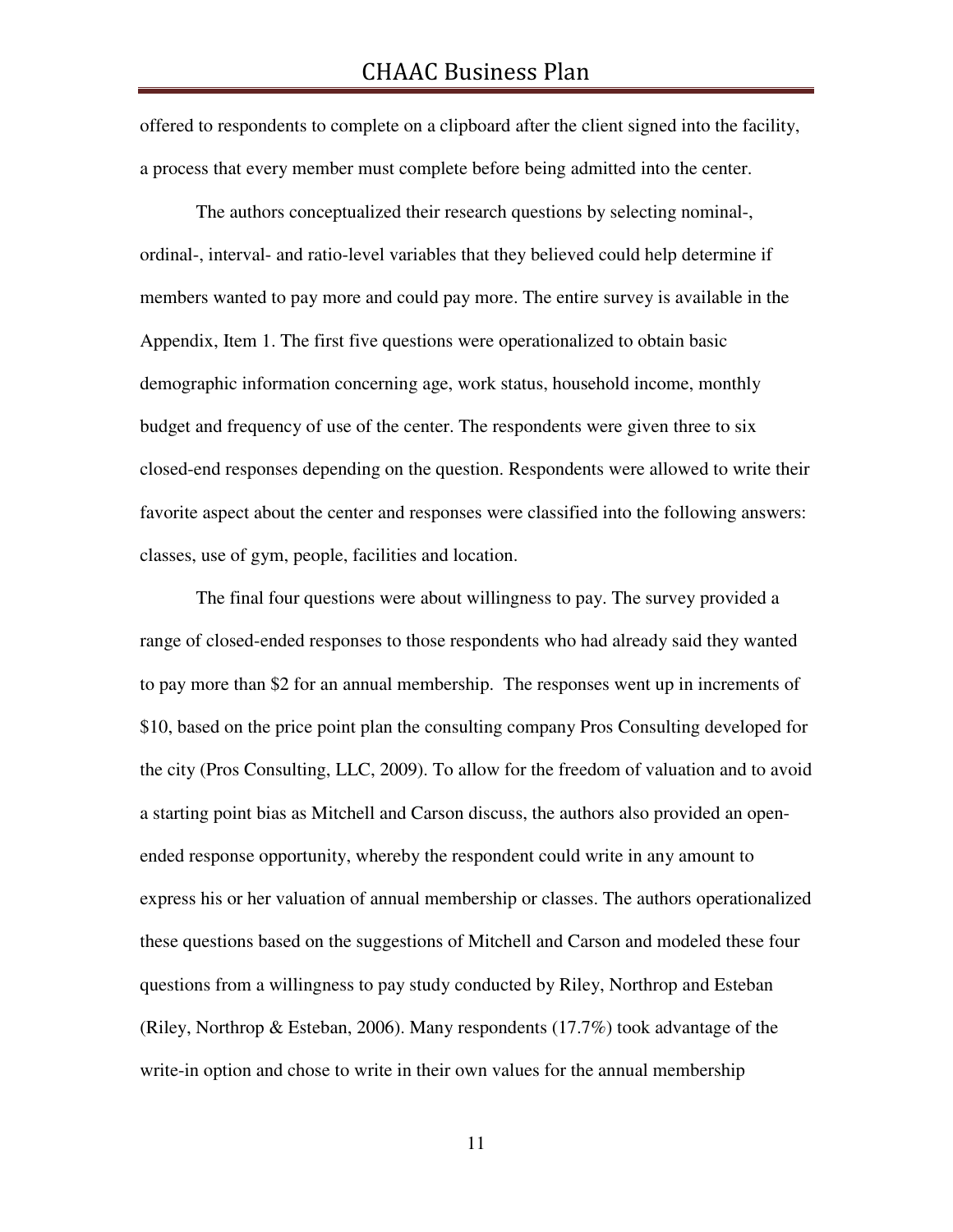question and many wrote an amount far lower than lowest closed-ended option of \$12 or

far higher than the largest closed-ended option of \$43.

Example:

- A. \$12 per year
- B. \$22 per year
- C. \$33 per year
- D. \$43 per year
- E. Suggested \$\_\_\_\_\_\_\_\_\_\_\_\_\_\_\_\_\_\_\_per year (If A-D are unsatisfactory, please write in the maximum you are willing to pay for an annual membership).

 All of the responses were then coded numerically and entered into SPSS to obtain basic frequency information.

#### **Analytical Considerations**

 The authors have considered measurement validity in the choice of questions and believe that the survey measures what they set out to measure: The value preferences of the CHAAC population. They did not use regression or focus on causation and so internal validity is not applicable. Based on the results of the survey, the authors conclude that the results do not have external validity and are not cross-generalizable to populations outside of CHAAC (Schutt, p. 50-53, 2009). This is because the CHAAC differs substantially from other centers because of its connection to the YMCA gym, which many of the respondents remarked was their favorite aspect about the center. Without the gym, there may be a different demographic attracted to the center. The survey instrument is modeled after Elsie Riley, Andrew Northrop and Nicole Esteban's 2006 study of visitors' willingness to pay additional park fees on the Dutch island of Statia. That study was initiated by the non-governmental St. Eustatius National Parks Foundation and used many of the methods discussed in Mitchell and Carson's book, "Using Surveys to Value Public Goods: The Contingent Valuation Method," which extensively covers research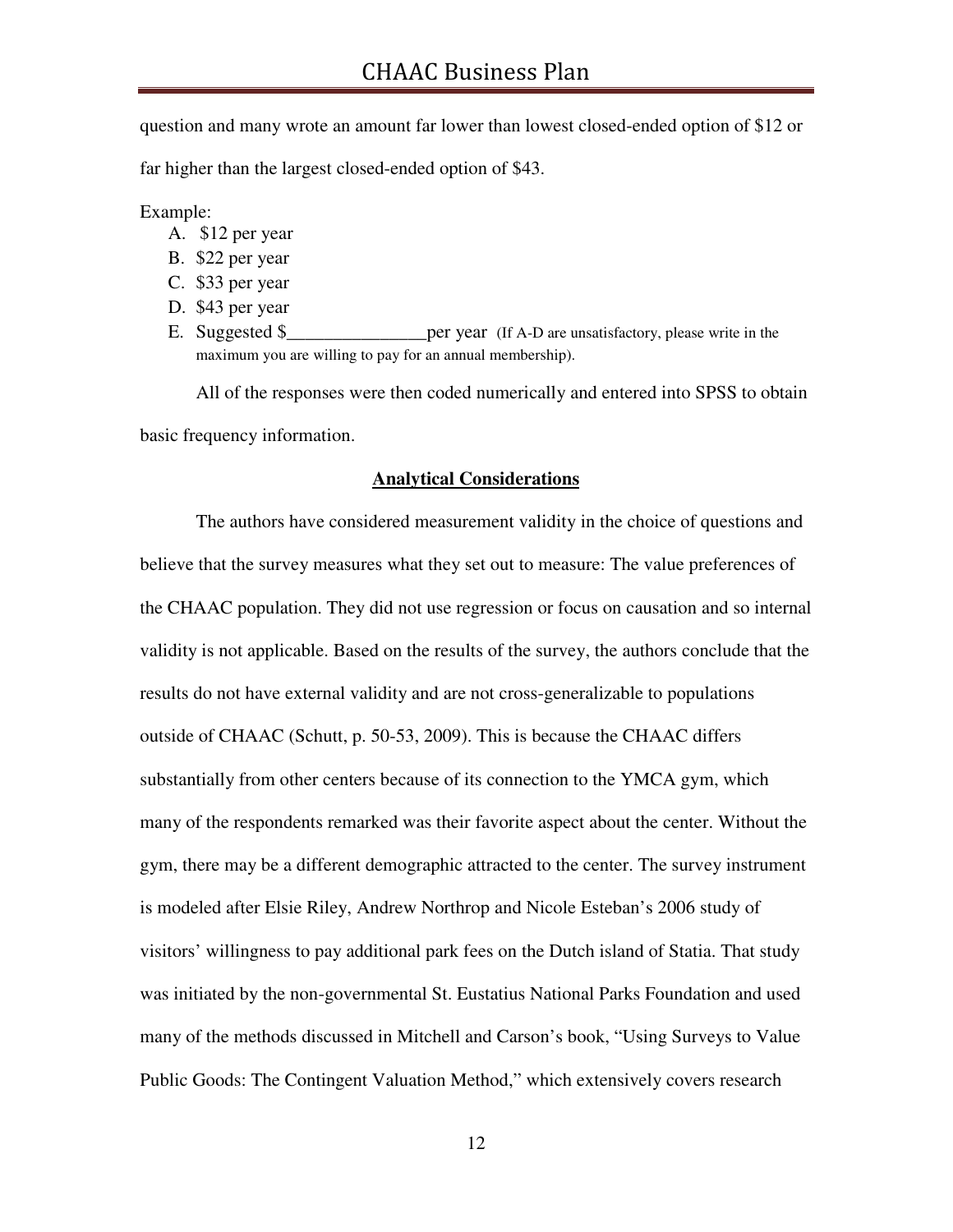and experiments using the CV method. The questions were exhaustive and mutually exclusive. All of these measures help protect the integrity of the results and allow the authors to generalize the results to the entire CHAAC population of 3,200 members.

However, after the first few shifts of employing the survey it became clear there were some problems with the survey's design. Each of the four authors took separate shifts to employ the survey; therefore the authors are uncertain that each respondent filled out the survey only once. Another complication was that some of the respondents did not follow directions for the willingness to pay questions, which may in hindsight have been too complex. More than a dozen respondents said they were willing to pay more for both membership and classes, specified how much they were willing to pay and then answered the final question asking why they were not willing to pay more, usually answering C, stating they could not afford to pay more for classes or membership fees. The authors believe the questions should have been clearer to help guide respondents more accurately, but they do not believe this impacts the final results gleaned from the survey.

#### **Survey Results**

 Although city officials had stated they believed younger seniors populated the center (D. Mattson, P.Priest, personal communications, 3-23-2010), it appears that the majority, 45.4%, are age 61-70. The youngest generation, those age 50-60, only comprise 20.4% of the population.

 The survey showed that the majority are retired (81.4%) and likely on a fixed annual income between \$26,000 and \$50,000 (27.7%). In addition, the majority  $(49.3\%)$ stated they have some discretionary income. The second largest group (29.2%) said they have ample discretionary income and a significant group (18%) stated they have no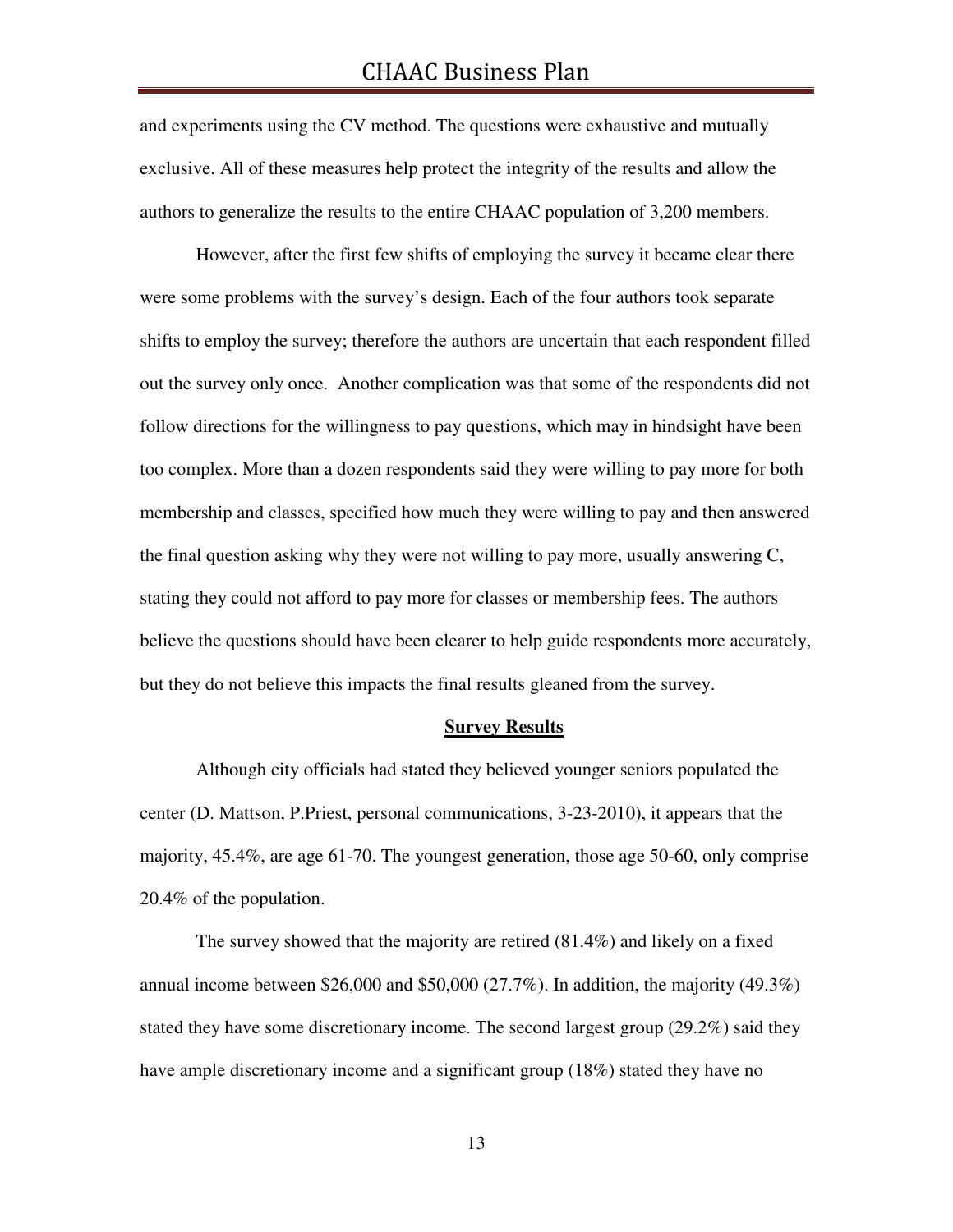discretionary income. These results will be significant in determining how much the city can charge for annual membership and classes.

 The authors learned that members value the people they interact with at the center, classes and activities, and the gym the most of all the services the center provides, respectively.

 In terms of willingness to pay, the results for annual membership were significant. An overwhelming 79% of the population would be willing to pay more for the membership. An increase of the fee from \$2 to \$12 is supported by 38.9% of respondents. A significant number of respondents –17.7% -- chose to "write in" their preferred value for the membership. Those values ranged from about \$100 to \$3. The authors questioned whether those values might change the ratio of responses if factored into the results and went through the responses and estimated their value closest to the ranges provided in the closed-ended questions. So if a respondent wrote in that they felt the membership increase should go from \$2 to \$25, the authors marked answer C, which was \$33. That said, if respondents wrote in \$5, their answers were closest to the initial \$2 fee, and thus the authors changed their answer to question No. 7, from A (yes they would support an increase) to B (no they would not support an increase.) This was done for anyone who selected a value of \$6 or less for the annual membership fee in accordance with the rounding method used for all other amounts. Because an increase in the fee from \$2 to \$6 would matter little in terms of changing the center's overall cost recovery, the authors feel comfortable factoring the write-in values that were below \$6 in this way. Subsequently if respondents wrote in that they felt that the membership was worth \$100 a year, the authors changed their responses to letter D, or \$43 – the highest suggested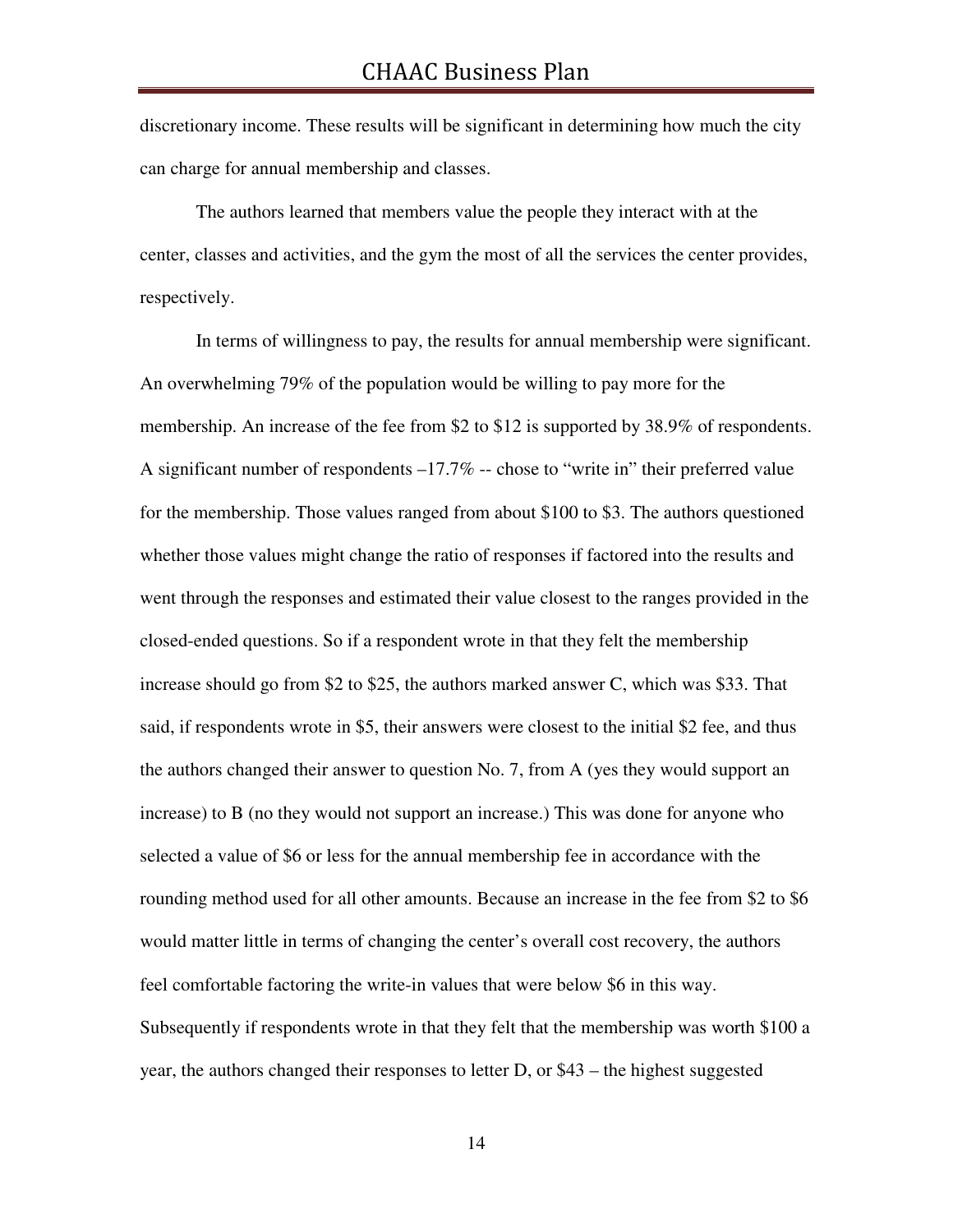valued in the closed-ended responses. Once the write-in suggestions were factored in, the main significant changes were that there were higher response rates for those preferring an increase to \$12 and \$22. The percentages preferring those values went from 38.9% and 9.7%, respectively, to 41.9% and 12.7%, respectively. The total number of respondents preferring to pay more for membership fees went down from 78.8% to 72.9%. In the end it made little difference in terms of the number of people supporting a fee increase as both percentages represent an overwhelming majority of the center's population.

 Finally for the question of whether respondents support an increase in class fees, respondents provided no clear directive. It was almost neck and neck with 36.6% versus 35.7% for those supporting a class-fee increase and those who did not, respectively. There were also a significant number of respondents who did not participate in classes (22.4%), which may account for the fact that there was no clear majority for this question. Only 3.2% of respondents wrote in an amount for their value preference for classes and when the write-ins were factored in, no significant changes occurred.

 The full SPSS results for each question are located in the Appendix, Item 2, and the results with the write-in responses factored in can be viewed in the Appendix, Item 3.

#### **Analysis of Competition**

This analysis focuses on two sources of competition: Indirect competition from private sector businesses, such as casinos and athletic clubs, and direct competition from public senior centers in other jurisdictions. The approach the authors used to carry out this competitive analysis included interviews with Lori Decreny, Executive Director, Boulder City Senior Center; Dirk Richwine, Recreation Superintendent, City of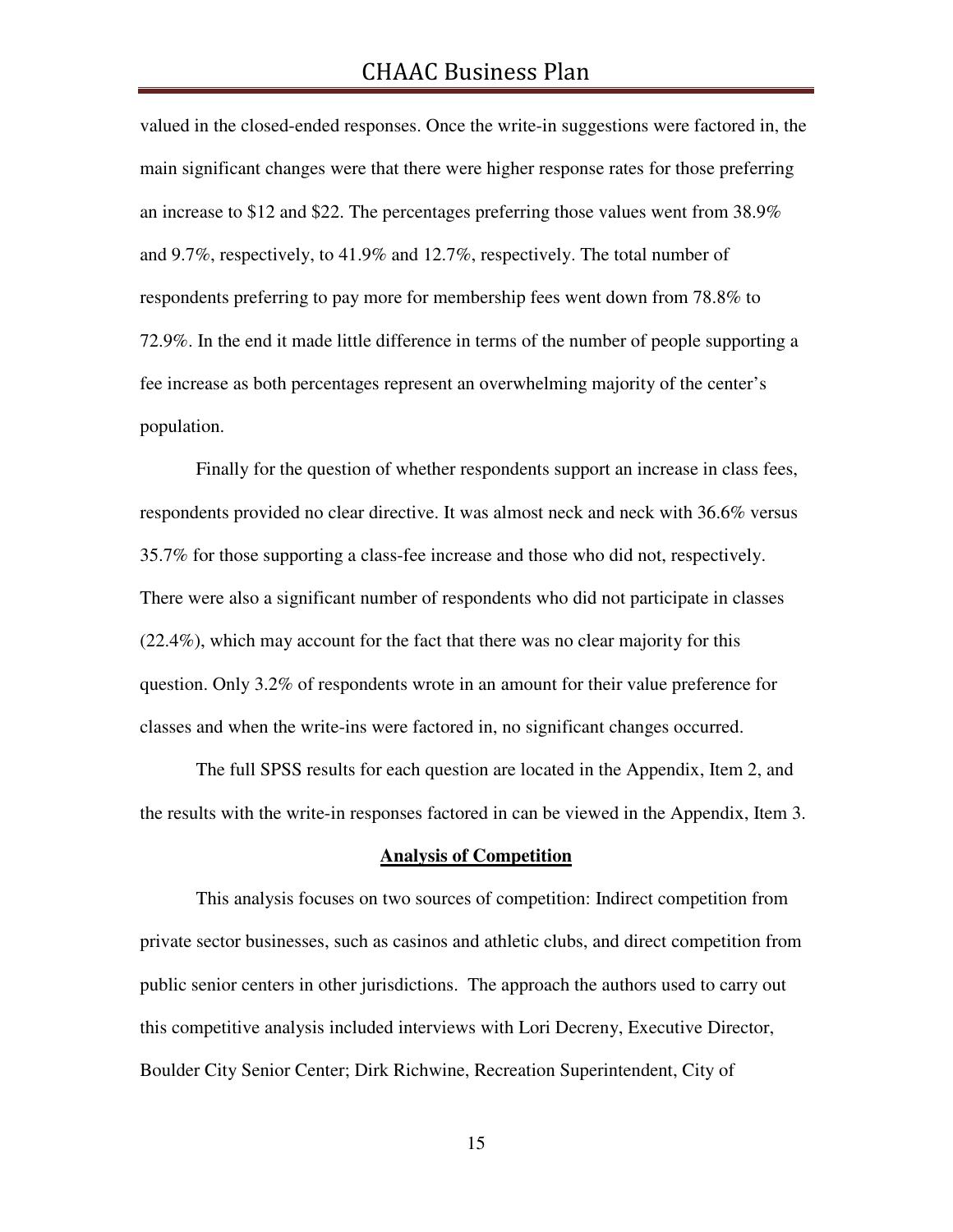Henderson; Elen O'Reilly, Recreation Coordinator, Parks & Recreation Department, North Las Vegas; Robin Lacata, Senior Program Supervisor, Phoenix Senior Services; and Anna Dresel, Assistant Director of Aging Services, Salt Lake City.

#### *Private Sector Indirect Competition*

 Casinos represent formidable competition to the city's senior centers, providing older Las Vegans with food, alcohol and transportation to and from their facilities (P. Priest, personal communication, 3-23-10). The authors judge that casinos and other private entities represent indirect competition because they do not offer the same services as senior centers but indirectly compete for seniors' time and dollars. Their belief is supported by various research studies that have found gambling to be a popular leisure interest among seniors. In addition, the elderly may use gaming to cope with life changes such as retirement, death of a spouse, physical limitations, emotional pain due to loss and loneliness, and lack of opportunities to socialize (Bjelde, p. 425, 2008).

 Casinos target the elderly by offering senior citizen discounts, including slot machine club cards that may give up to 50% off prescription and over-the-counter drug costs. Gaming establishments may provide free transportation from retirement homes, offer low-cost or free buffets, or free beverages. Some provide needle disposals for diabetics in the restrooms and heart defibrillators on the casino floor (Bjelde, p. 429, 2008). According to one Laughlin casino executive, "From October to April, at least three quarters of the casino's patrons are retired people, and this group provides a strong customer base for the casino during the rest of the year" (Loroz, p. 323, 2004).

 Out of all of the enticements the gaming industry can offer, including free transportation, discount coupons, slot clubs, dance clubs, or discount prescription offers,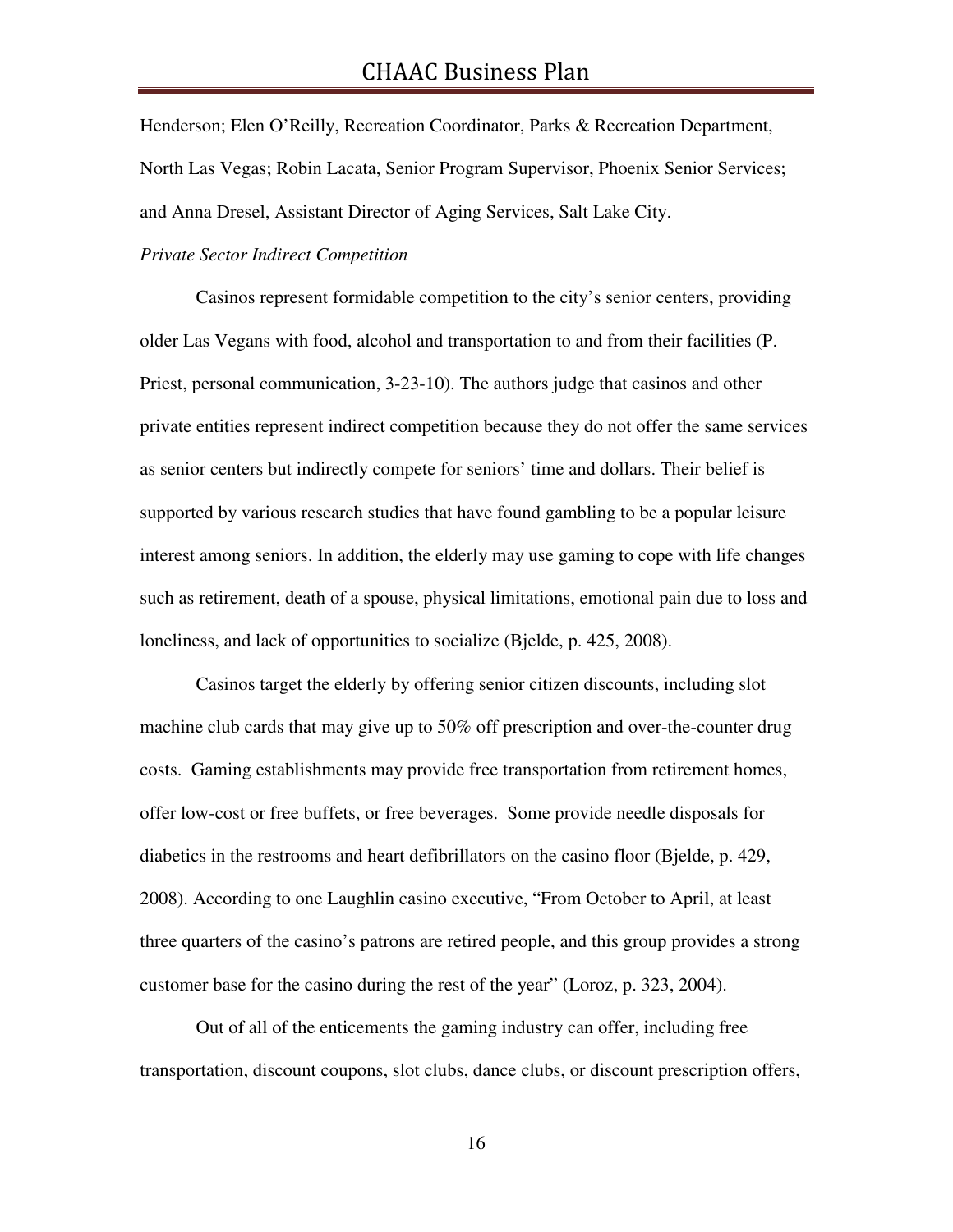discounted meals are the most effective tool to attract seniors. In their 2000 research on gambling attitudes and behaviors, McNeilly and Burke found that inexpensive meals were the only gambling industry-supported promotion cited by older adults as a gambling motivator (McNeilly, p. 412, 2000). This finding is in harmony with the observations of leisure services staff that have noticed that without food, seniors do not come to the centers (P. Priest, personal communication, 3-23-10).

 There are other private sector businesses that represent a competitive threat to the CHAAC. This is only reasonable as businesses can depend upon this demographic to grow as modern medicine continues to progress and the baby boomer population thrives. More companies are looking at their marketing strategies to see how they can capitalize on this growing body of consumers. By 2030, the U.S. Census Bureau predicts the number of Americans older than 65 will nearly triple to more than 70 million, or 1/5th of the population, including close to 9 million people over 85 (Henderson, p. 20, 1998).

Because of the unique partnership between the CHAAC and the YMCA, local fitness clubs like the Las Vegas Athletic Club (LVAC), and 24-Hour Fitness, are logical competitors. However, LVAC does not spend any money marketing toward the 50 and over age group. While the company does spend dollars to entice residents age 18 to 49 to the club, the business depends on word-of-mouth to bring in seniors (B. Fitzgerald, personal communication, 7-13-2010). LVAC is not alone. In fact, the majority of health club operators list word of mouth as their biggest source of member recruitment (Hurley, 5, 2004). This finding is optimistic for the CHAAC, which does not have the large advertising budget that private sector competitors have.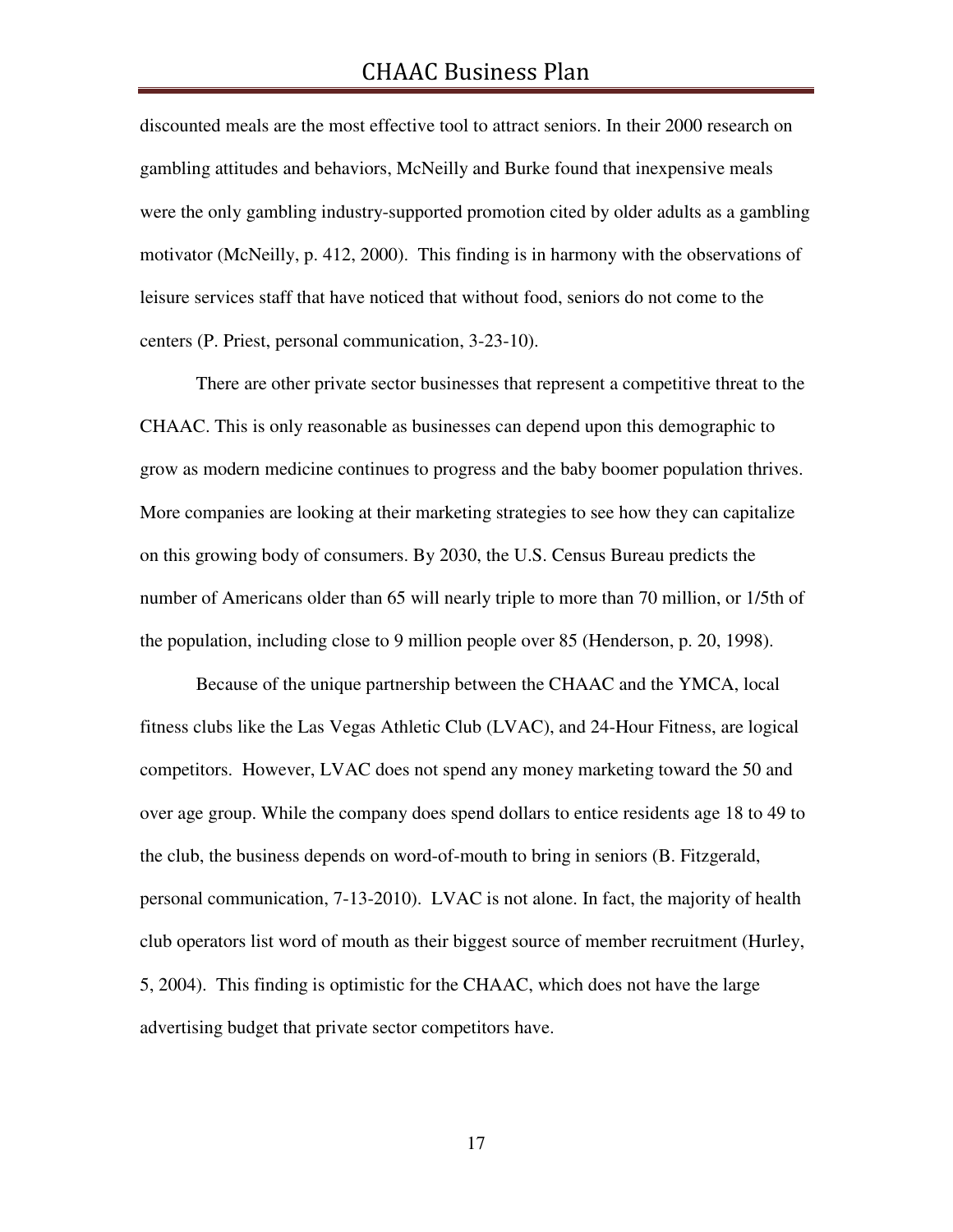Competitive pricing is an important component to attracting seniors. Although LVAC allows residents to join free, with a monthly fee ranging from \$22 to \$32, research on the fitness club industry in New York, Los Angeles, and Seattle found that most gyms charge membership fees of varying amounts, ranging from 24 Hour Fitness' \$103 to LA Fitness' \$249 and that monthly fees vary from 24 Hour Fitness' \$31.99 to Equinox's \$170 (Hodges, D2, 2008). Therefore, the authors believe that the center's current \$2 fee for annual membership will not be under-priced by private fitness clubs and that the center could increase the fee without losing clients to private gyms.

#### *Public Sector Direct Competition*

 The interviews of peer cities' senior programs revealed interesting similarities as well as striking differences with respect to the models other cities operate under, how they view their competition, how membership and program fees are established, and finally, how they market themselves. Locally, neither Boulder City, Henderson, nor North Las Vegas has a partner relationship with an athletic facility like the CHAAC does with the YMCA. Some Phoenix senior centers are standalone facilities while other sites are multi-generational facilities run by the Parks and Recreation Department. These findings suggest a partnering relationship like the one CHAAC has with the YMCA is a competitive advantage.

 With the exception of Boulder City, all of the senior programs surveyed reported operating under an exclusive social model or a combined social and business model. Competitive differences included annual membership fees, which ranged from no fee in Salt Lake City to \$20 for non-residents to use the senior centers in Phoenix. Henderson and North Las Vegas have annual membership fees of \$2 and \$3, respectively. Three of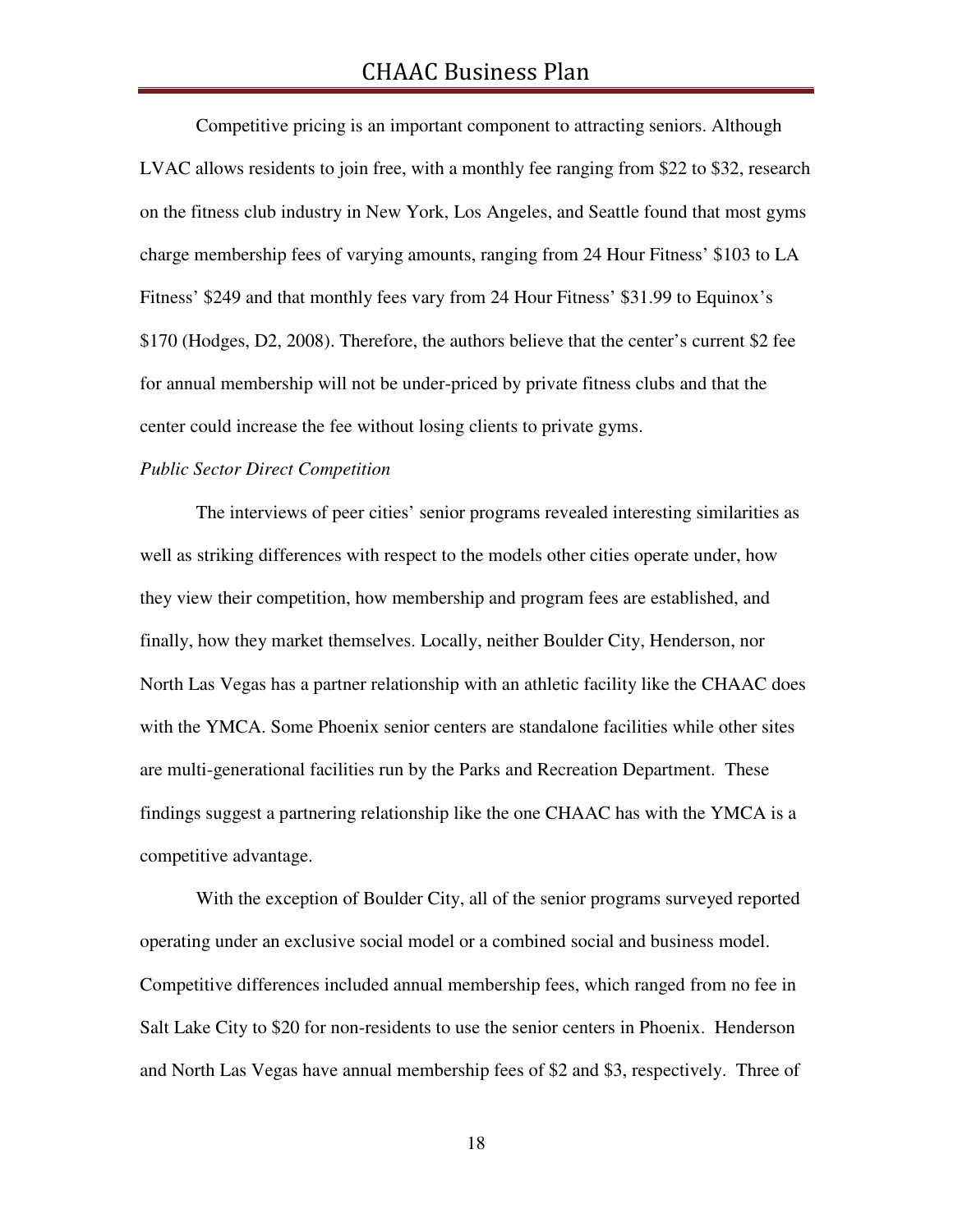the respondents cited budget or economy related factors as their toughest challenge. In contrast, Dirk Richwine, Recreation Superintendent for the City of Henderson, felt that bringing three groups of people, young retirees, seniors who are between ages 60 and 80, and older seniors, all under one roof was one of Henderson's greatest challenges (D. Richwine, personal communication, 7-12-2010).

 Marketing strategies used to advertise a senior center seemed to run the gamut from utilizing a local public television station to networking and outreach efforts. Henderson's most effective advertising tool is the *Henderson Happenings*, which officials estimate is read by about 70% of the community, or about twice the national average of community newsletters' readership (D. Richwine, personal communication, 7- 12-2010).

 Compared to other jurisdictions, the pricing for programs/classes at the CHAAC is competitive, although it may not achieve sufficient cost recovery. For example, a benchmark analysis done for the City of Las Vegas by Pros Consulting in 2009 found senior-based fee classes to range from \$3 to \$14 in Clark County and up to \$5 in North Las Vegas, compared to \$15 at the CHAAC. Additionally, fees for senior special events range from \$0-\$28 in Henderson and \$2-10 in Clark County, compared to \$0-\$15 in Las Vegas (Pros Consulting LLC, 2009).

#### **Recommendations**

Based on quantitative and qualitative research, the authors recommend the center make the following changes to increase sustainability and efficiency: increase membership fees to \$17 a year and allow for a sliding scale for low-income residents; increase data collection and low-cost marketing efforts; seek grants and alternative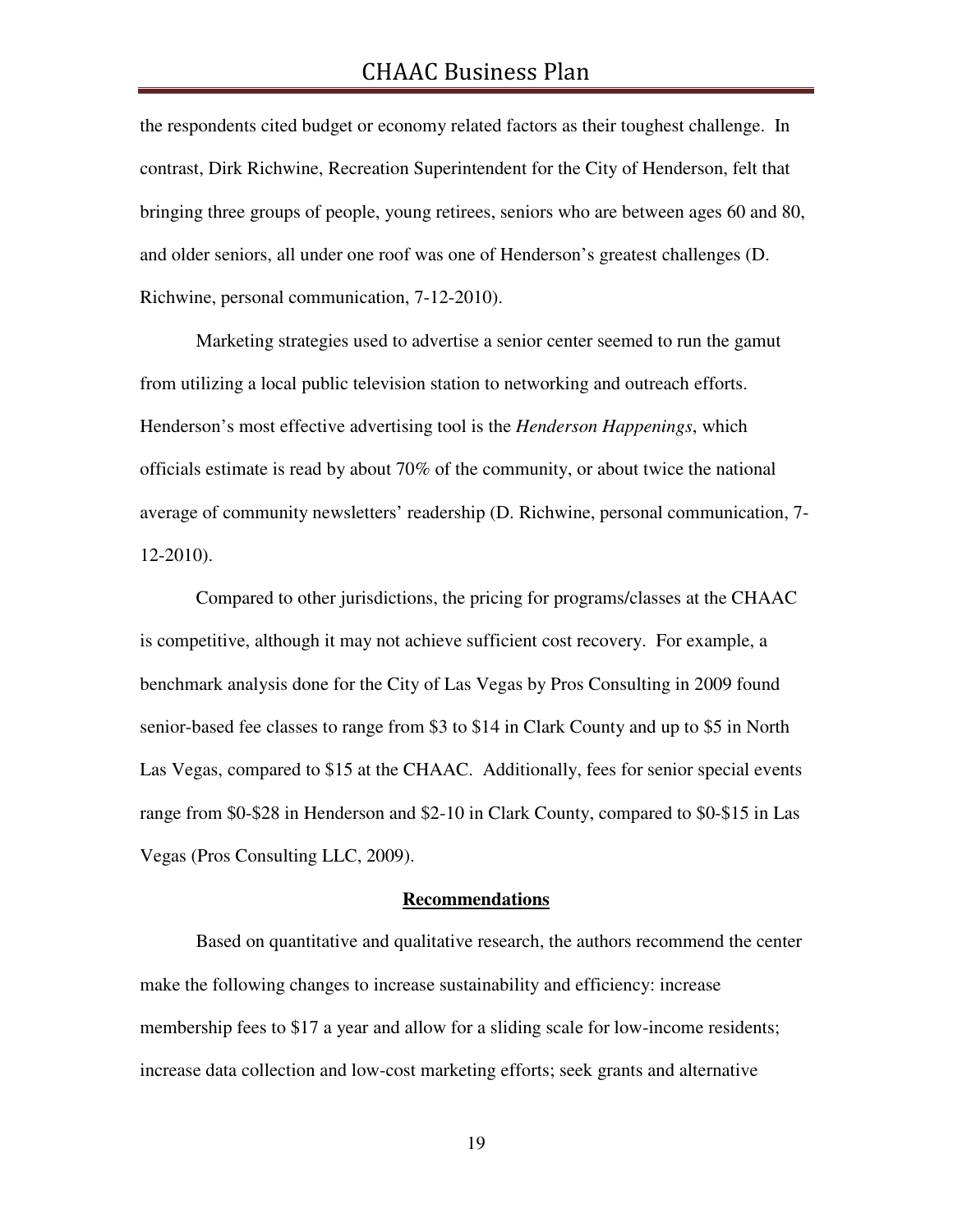funding for operations and subsidies; create a more efficient schedule based on data; develop a strategic plan for the center to include specific performance measurements; review the city's memorandum of understanding with the YMCA; and increase transportation to and from the center.

#### **New Pricing Schedule:**

 The authors found clear support for a new membership price. The membership fee of \$2 has not changed in the last seven years and it is time for an increase. With approximately 80% of CHAAC members willing to pay more, the City of Las Vegas can be confident that seniors are ready to bear a little more of the burden of operating the center that the majority of members (38%) use avidly or more than 11 times a month. Of those willing to pay more for the membership, the majority (76%) were comfortable paying between \$12 and \$22 a year. The authors felt that this was more than adequate support for an increase to \$17 a year, the median between \$12 and \$22. With 3,200 members this would bring in approximately \$54,400 to the center or \$48,416 once the cost of producing the \$1.87 membership cards is factored into the equation. Currently, the \$2 membership fee brings in \$416 to the center once the cost of producing the membership cards is included. Additional recommendations below include an emphasis on increasing membership, but if CHAAC's membership remains static, a \$17 membership fee increases the center's cost recovery to 15.5% without including any other revenues the center brings in for activities and classes. While collecting survey data, the authors received many positive comments from clients about how the CHAAC and staff continually increases their quality of life. Many remarked that they would be willing to pay a lot more to "save" the center. Although the center appears to be in no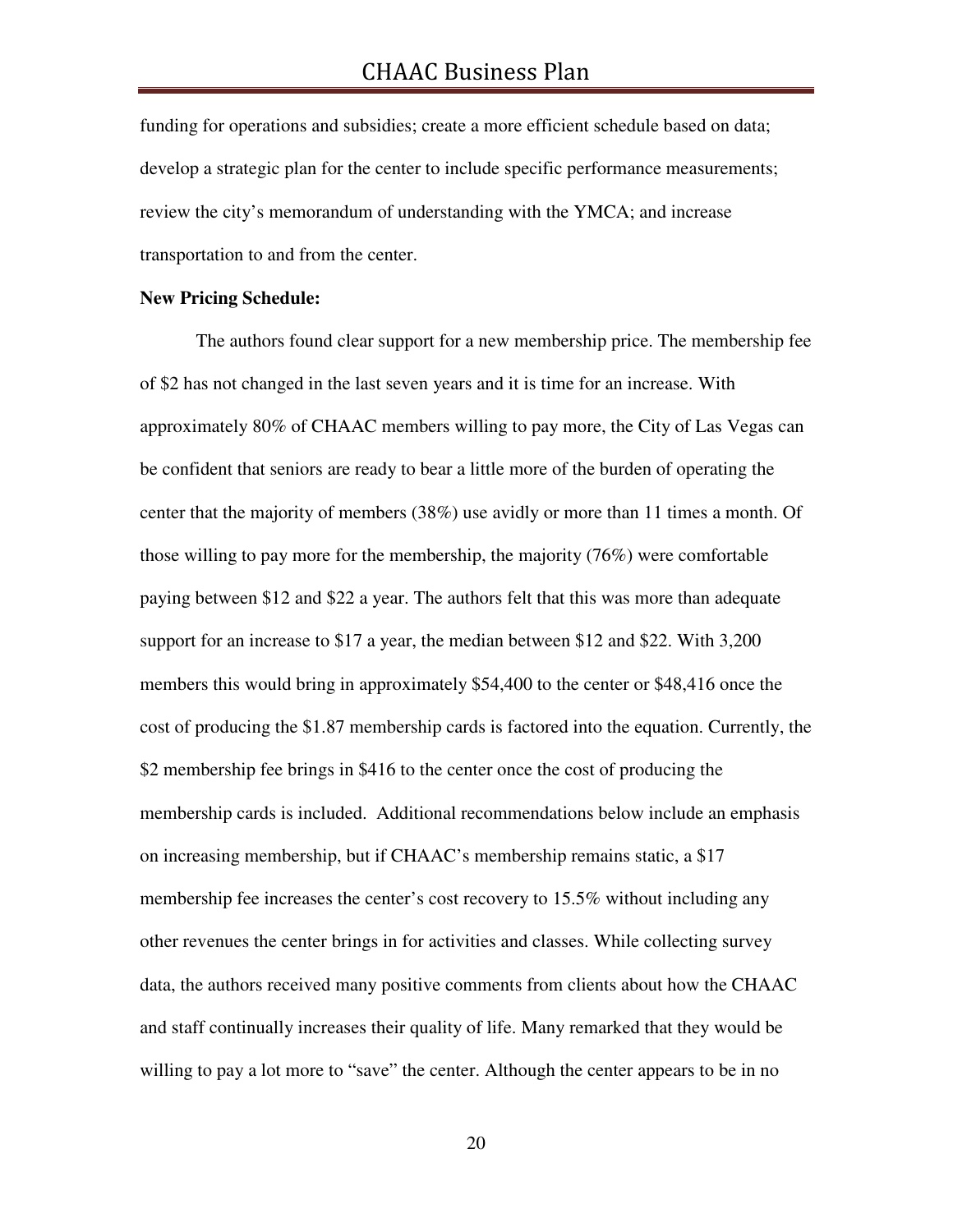danger of closing, these anecdotal statements also support not only a willingness to pay more for services, which has been proved through the methodologically sound survey, but a *desire* to see increased prices to ensure sustainability.

 To assist with the city's desire to remain accessible, the authors believe a slidingscale membership fee for qualifying low-income residents may be suitable. Alternative funding such as grants could be used to subsidize such discounts.

#### **Data Collection and Marketing:**

 Second to increasing the price structure, the most important recommendation authors had for the center was to re-evaluate its data collection and marketing activities. On a grandeur scale, the department needs more data about who uses each of their six senior centers and why. If there are needs that are unmet, the city needs to identify what those are. Using that data, the city can then market information about the center more efficiently, targeting specific populations that are statistically attracted to specific centers. The CHAAC clearly serves a niche market for those looking for fitness services in the northwest quadrant of the valley. The other five centers likely have niche markets as well. *Data Collection:* 

Trying to compete on a dollar for dollar marketing level with the multi-million dollar casino industry would be futile and ill advised. But there is much to learn from gaming. To maintain and attract new members, the CHAAC needs to accurately identify the types of programs and activities that members and prospective members want. The survey depicted in Appendix, Item 1, that was administered to CHAAC clients between May and June 2010, revealed some useful information regarding what clients enjoy the most about CHAAC. For instance, 21.5% of respondents reported that classes were what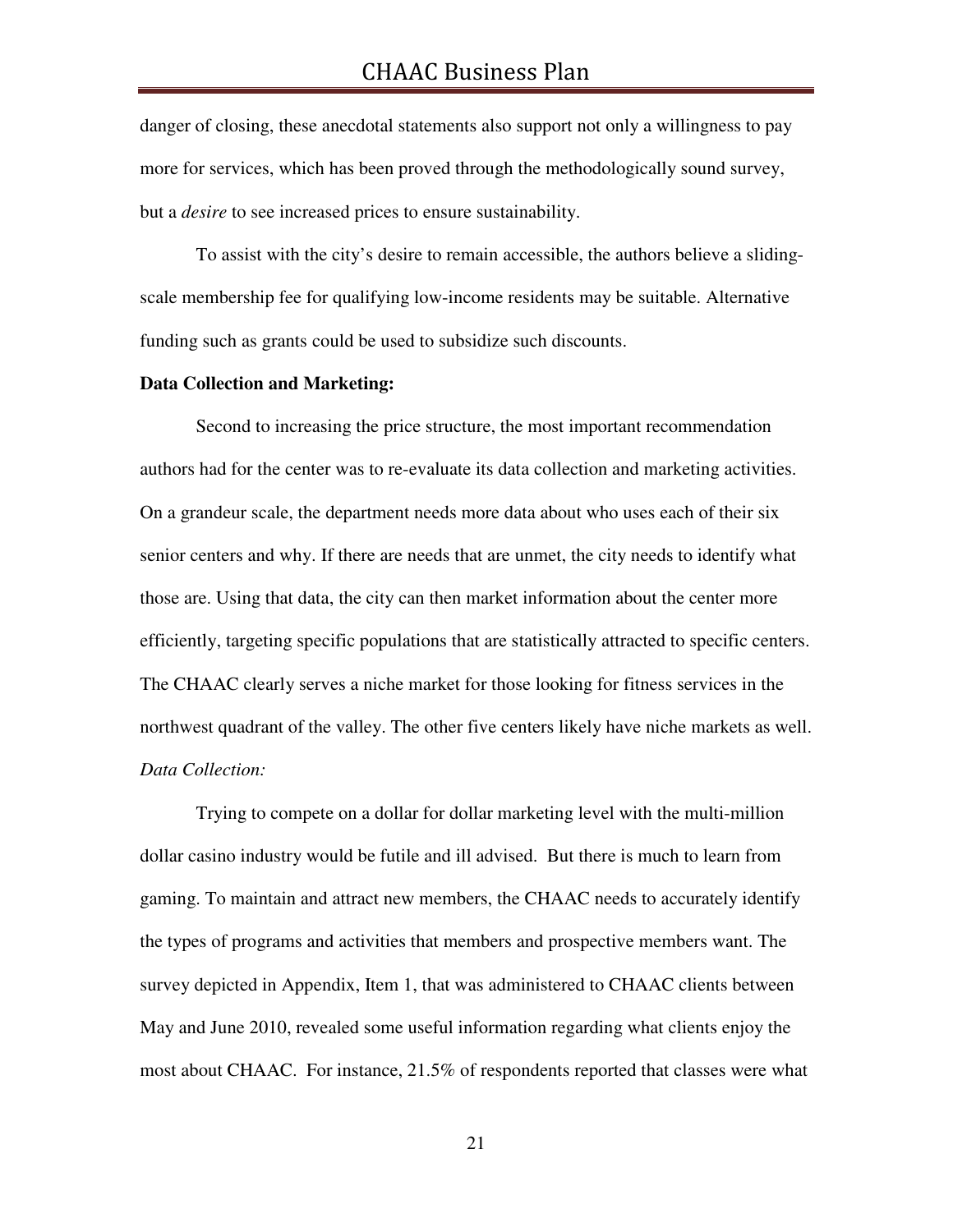they enjoyed most about the center. Remaining competitive means being more aggressive about increasing membership. CHAAC administrators need to delve further into client preferences to design a menu of programs and classes that will retain existing clients and attract future clients.

 A survey such as the one depicted in Appendix Item 4, "Senior Center Participant Survey," is a publicly accessible document that can be retrieved from the Performance Outcomes Measures Project (POMP) website at: https://www.gpra.net/SCmain.asp. POMP is a project sponsored by the Administration on Aging, which is designed to assist states with assessing the performance of their senior programs. The "Senior Center Participant Survey" is the type of model survey that should be administered to CHAAC members on at least an annual basis to obtain a clearer picture of the types of classes and programs members desire. This survey would provide CHAAC administrators with the robust demographic information that it currently does not collect and assist with grant writing efforts to obtain alterative funding that are discussed below.

#### *Marketing*:

The next challenge for the city to assess is how to market senior centers and other leisure services on a limited budget. All of the senior centers researched in the competitive analysis reported they rely on in-expensive forms of advertising such as word of mouth, newsletters, community magazines, or public television.

The CHAAC has product differentiation among competing senior centers. The authors recommend the center leverage its partnership with the YMCA to stand out among local senior center competitors as the fitness center. To some extent, the CHAAC is already doing this by calling itself an "active adult" center, but the authors recommend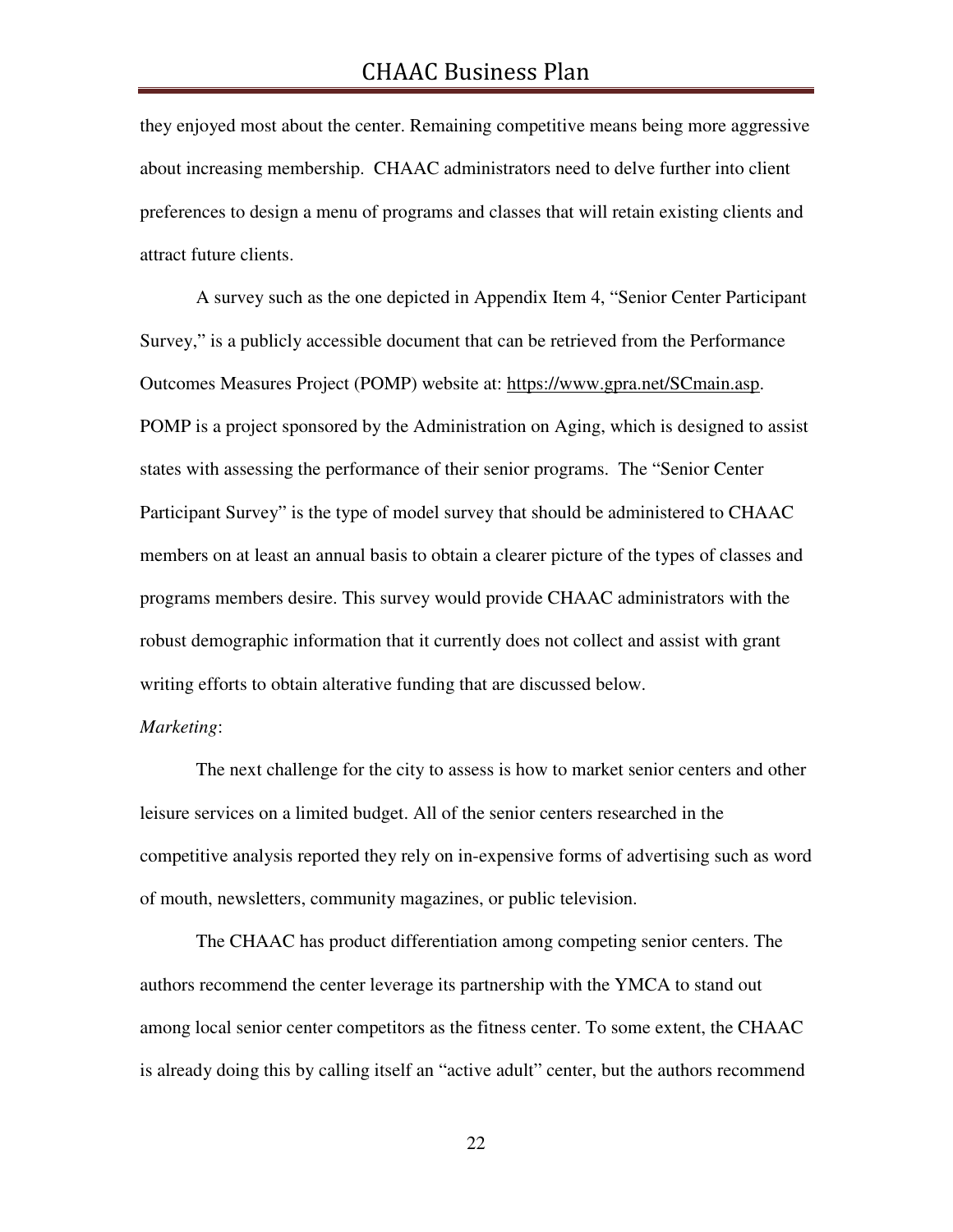the CHAAC go further and start with low-cost marketing mediums such as working with reporters at the *View* newspapers to highlight CHAAC programs and events and using Las Vegas Public television to market its modern facilities and unique access to YMCA amenities. The authors also suggest establishing networking relationships with area hospitals, hospices, fire and police stations, homeowners associations and retirement communities to assist with the word-of-mouth advertising strategies that private gyms found so successful. The CHAAC could provide its monthly newsletter at these external locations. All efforts to market the center should emphasize the fitness classes offered at the center and the YMCA because the future of the elderly fitness business is in programs such as swimming in therapeutic pools, which is offered in water aerobics classes at the YMCA, and mind-and-body activities such as yoga, which is frequently offered at the CHAAC (Henderson, 1998).

#### **Alternative Funding:**

 A diverse stream of revenue will help stabilize operations at the center and could assist with subsidies or sliding-scale fees for low-income seniors for membership, classes and meals. The authors recommend the center provide training to at least one staff member in grant writing, which could provide supplemental sources other than tax dollars and fees to support the center. For instance, the senior center in Salt Lake City has no fees and is entirely funded through the federal Older Americans Act (OAA), which was created in 1965 to ensure support for community social services for the elderly. The OAA, which is up for reauthorization in 2011, funds critical services, including senior centers, transportation and meals, to keep seniors healthy and independent, all of which are services the CHAAC provides (NCOA, 2010).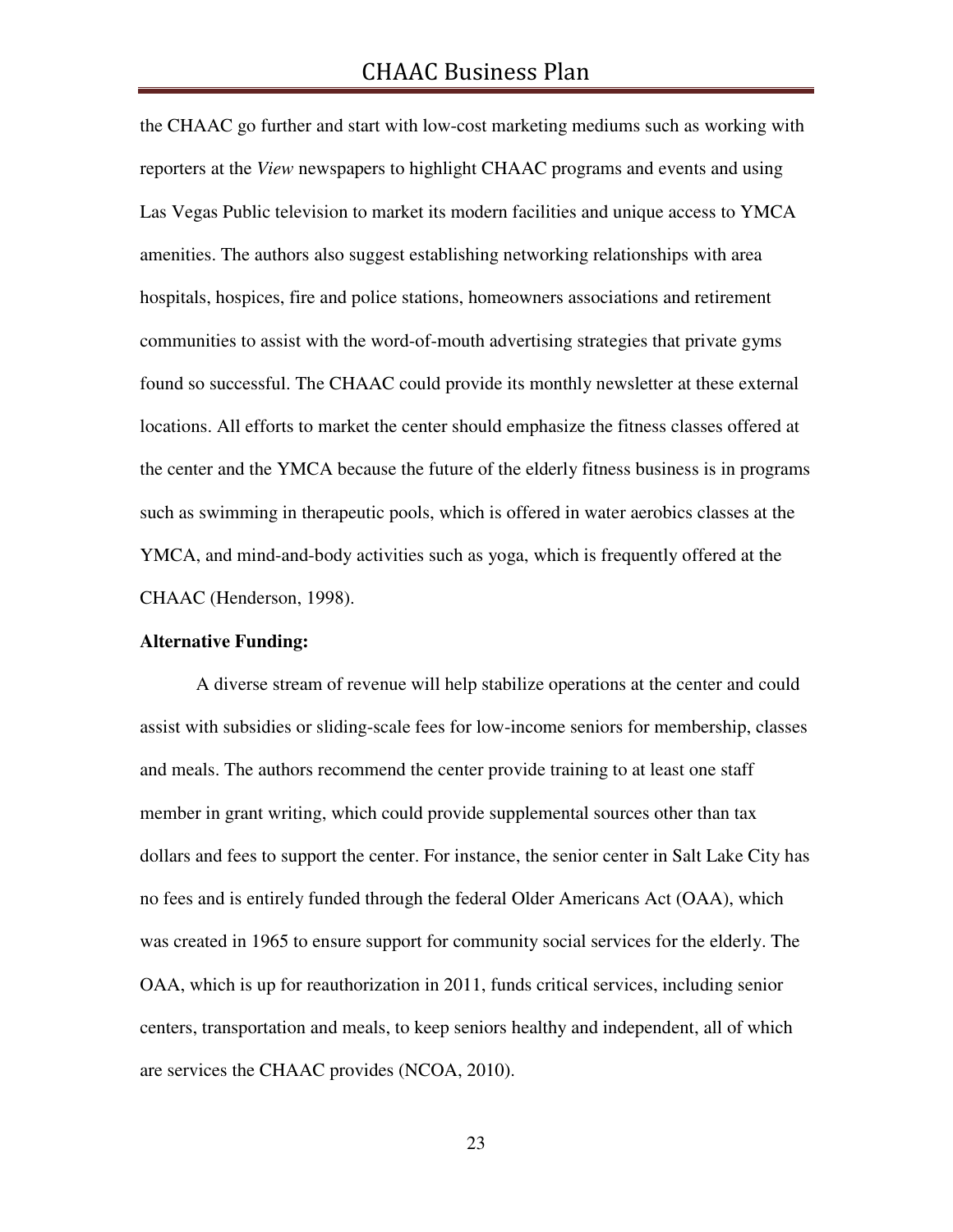#### **Scheduling:**

Based on the new data collected on membership attendance and desired improvements, the center should examine the creation of a new schedule that better accommodates the needs of members, attracts would-be members and uses the space more efficiently. The authors noticed anecdotally that few if any seniors were at the center from 6 p.m. to 8 p.m. on most weekdays and suggest that the center examine through surveys the popularity of shortening weekday hours and adding limited weekend hours or renting out the facility to neighborhood groups, homeowners associations, elected officials and other community organizations for weekend meetings.

During the regular hours of the day, 8 a.m. to 5 p.m., the authors noticed much of the CHAAC is underutilized. The authors spent more than 32 hours at the facility at different times of the day and different days of the week and noted that the center was rarely half full. The CHAAC has the advantage of having several classrooms that can house many different programs and classes. The authors recommend surveying those that use the facility and determining what specific type of classes or group activities they would like to attend. Almost a quarter of those using the facility feel classes are why they attend the facility and almost a third of users feel the most important reason they attend the center is for interaction with other people. It seems that if the center offers more classes that can bring more people to the facility, then more people would have a more enjoyable experience. The two should go hand in hand.

Some ideas the authors generated to increase membership included programming specific rooms, or specific days, using different themes. A general-purpose room, for example, could become the card room and host poker tournaments one day and the next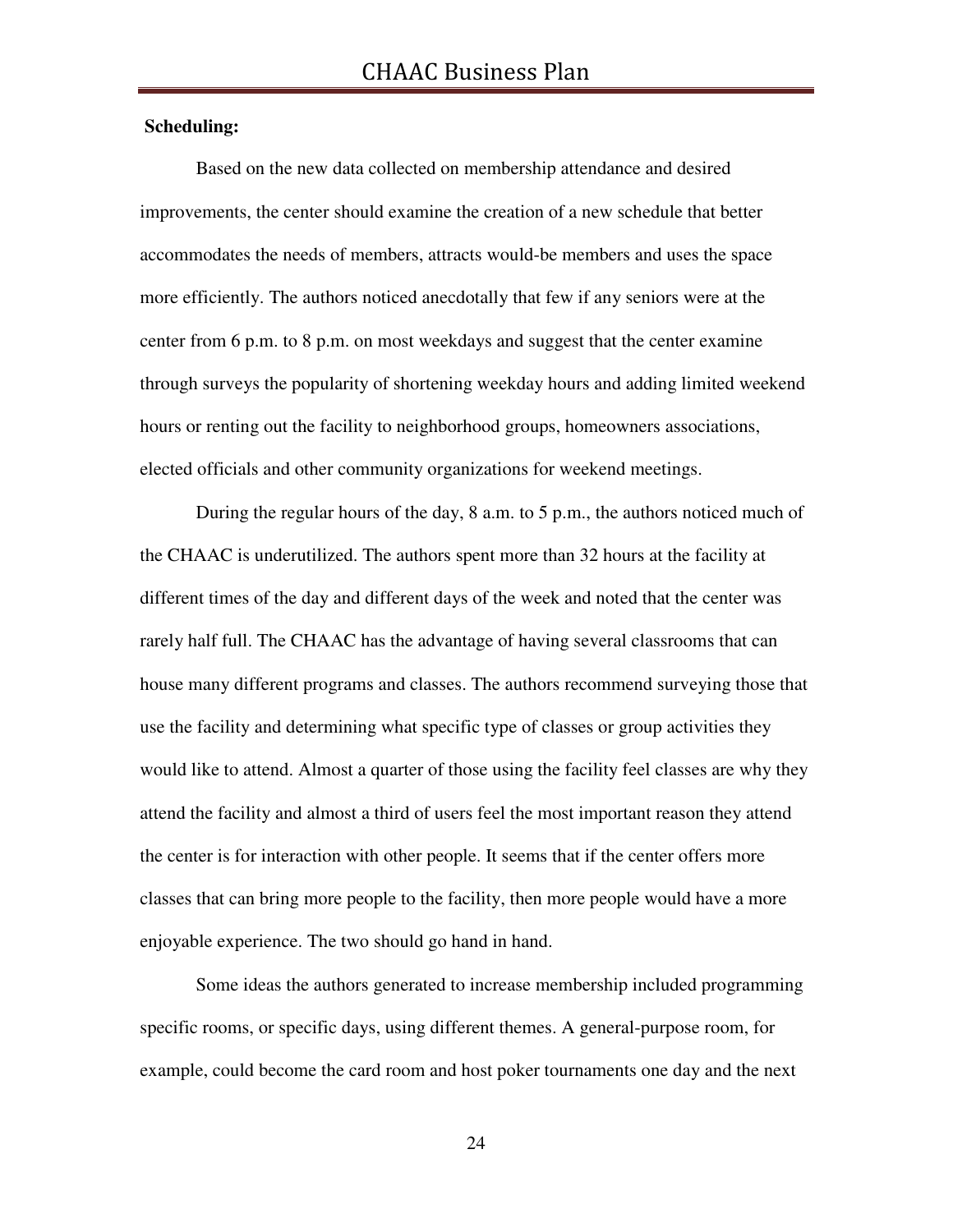provide space for large groups to gather for canasta or gin rummy. A whole day could be devoted to a "fix it" theme, during which plumbers, electricians, and mechanics could lead discussions or provide how-to lectures on simple repairs and safety concerns. To attract more seniors it may even be necessary to update rooms to accommodate larger groups or install upgrades to sound systems, video equipment, and televisions.

The kitchen at the facility is also state of the art and larger than most commercial kitchens. The stoves, ovens, sinks, and counter tops are all stainless steel and there is a large prepping area. As previously discussed, low-cost meals are one of the most significant incentives to attracting seniors. Cooking classes would allow seniors to create and try their own meals for the fee of the class. Local high school groups or the College of Southern Nevada's culinary students could use the kitchen either to cook for the seniors, or as a classroom. Professional chefs could also visit the facility and teach cooking classes and prepare specialty meals that are easy to replicate at home. The authors believe the kitchen is the most underutilized part of the center and has the most potential to draw more seniors to the facility, however administrators must be cognizant of the expense of cooking classes, which will cost more to operate than fitness classes due to the expense of raw materials, and charge fees that at the very least cover the expense of putting on the class. Grants and other subsidies can be helpful again in providing assistance for low-income seniors.

#### **Strategic Plan and Performance Measurements:**

 Decades have passed since Woodrow Wilson's politics-administration dichotomy, and by now most public administrators acknowledge that politics sometimes influences administration (Gormley, Balla, 2008). But Wilson's belief that political officials should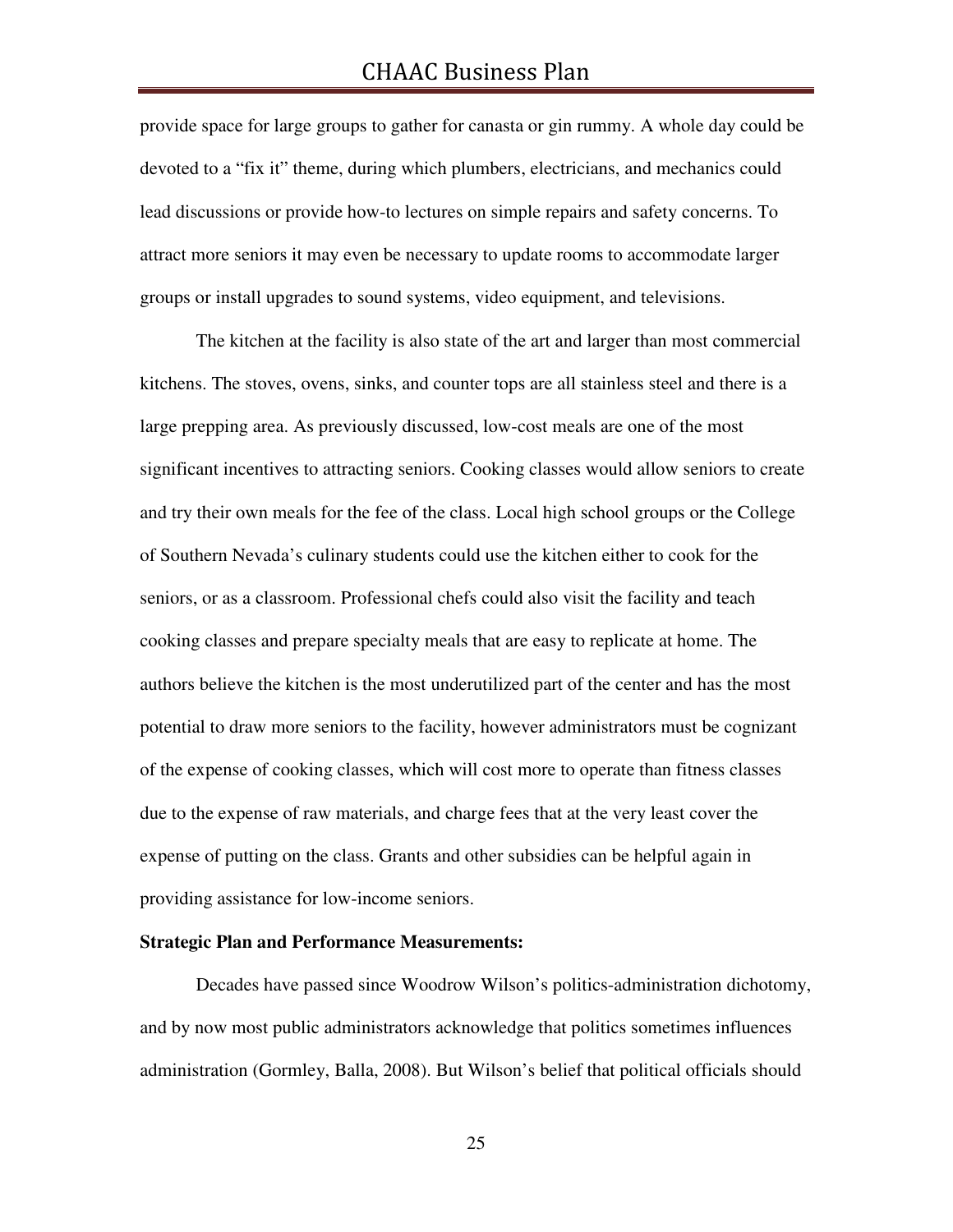stick to making policy and administrators to enacting those policies has merit. The authors noted during interviews with department staff that city council members, upon receiving calls from constituent members of the CHAAC or other centers, occasionally influenced the administration of day-to-day operations at the centers. Some of the decisions the elected officials have made involving schedules and activities provided by the center may run counter to the department's goal to create a more sustainable center and to utilize fewer tax dollars to subsidize senior program operations. Creating a strategic plan for each of the centers would help insulate the CHAAC and the department from political influence. The authors recommend that the city councilmember representing the ward in which the center exists, senior center members and staff, and local residents collaborate to create a cohesive plan that includes a mission and values section as well as long-term objectives. Political officials will be far less likely to use their influence or make decisions that counteract the goals and objectives that they helped create. There is extensive literature available on how to create strategic plans for organizations.

In addition to a strategic plan, the authors recommend the city create performance measurement indicators to ensure the center is meeting desired outcomes.

| Logic<br><b>Model</b><br>Inputs | <b>Activities</b> | <b>Outputs</b>                | Outcomes                    |
|---------------------------------|-------------------|-------------------------------|-----------------------------|
| Fees                            | Classes           | Classes taught                | Add value of socialization  |
| City<br>allocation              | Activities        | Activities<br>completed       | Changes in health           |
| Staff                           | Interaction       | # of members<br>served        | Increased physical activity |
| Volunteers                      | Education         | Hours of service<br>delivered | Improved mental attitudes   |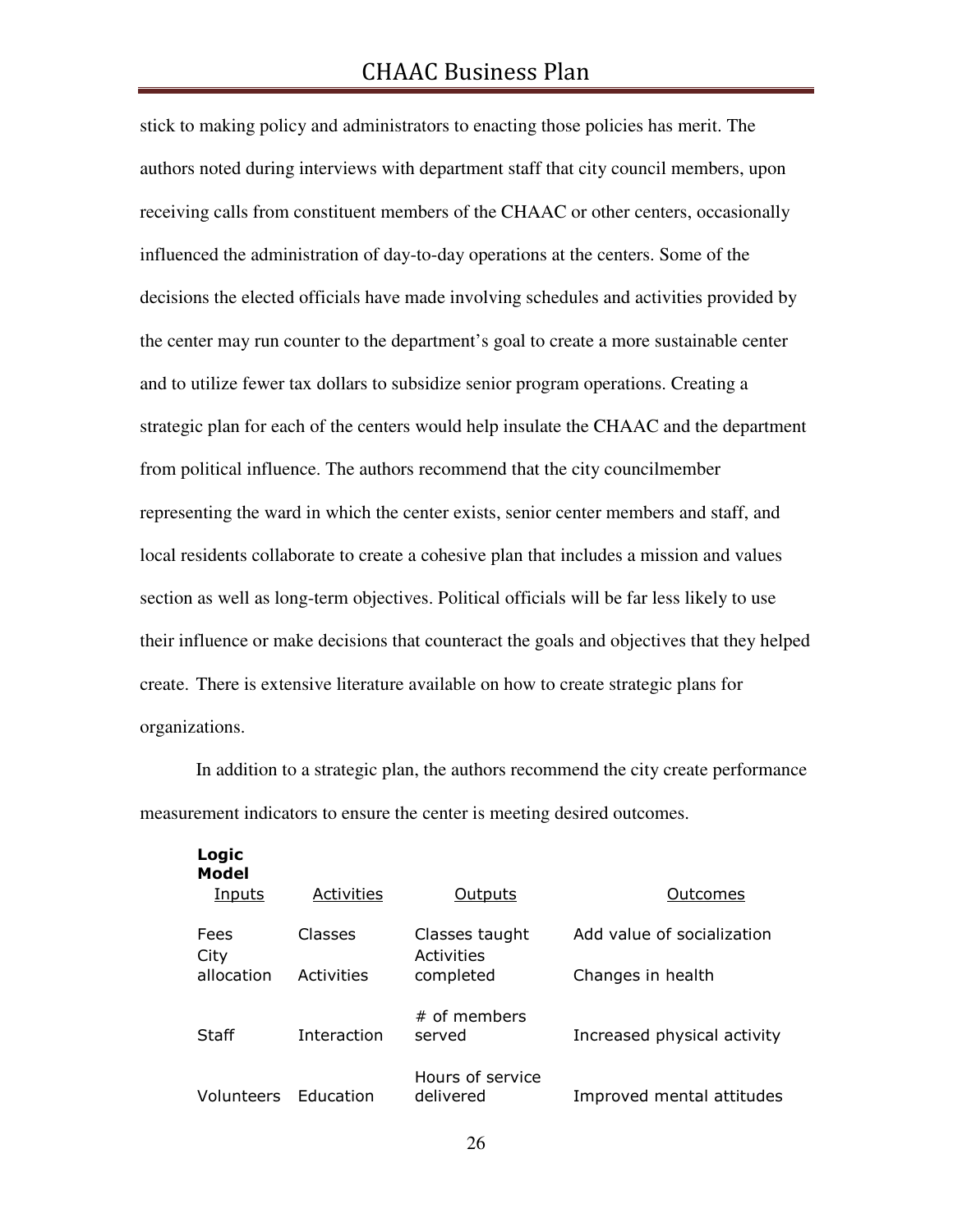# CHAAC Business Plan

|                       |            | Educational<br>materials |                          |
|-----------------------|------------|--------------------------|--------------------------|
| Facilities            | Counseling | distributed              | Decrease in boredom      |
|                       |            | Books/movies             |                          |
| Equipment Field trips |            | rented out               | Improved quality of life |
|                       |            |                          |                          |
|                       |            |                          |                          |

Supplies YMCA hours

Decrease in mental health diseases

 It is the authors understanding that the goal of the senior program is to improve Las Vegas seniors' quality of life, which in itself is a tough outcome to measure. The authors recommend using features of direct concern and value to the public when determining outcomes for centers (Hatry, p. 24, 2006). Customer satisfaction surveys, and focus groups should provide the necessary data to track the center's success in achieving these outcomes that are extremely difficult to track through quantitative measures (Hatry, p.75-76, 2006).

 Finally, it is the authors' hope that a carefully constructed strategic plan developed in cooperation with the Las Vegas City Council, Department of Leisure Services and constituents will help the center move to a new business model of increased sustainability and efficiency, without losing compassionate elements of the social model that protect access to the center for low-income individuals.

#### **MOU Review:**

 The amount of money that the City of Las Vegas pays to subsidize the YMCA is significant and needs to be addressed. It is understood that the seniors using the facility also use the YMCA and that a good relationship exists between the two that is mutually beneficial. However, it is apparent that the YMCA is getting the better end of the deal. While there are likely other social benefits created by the city's support of the YMCA in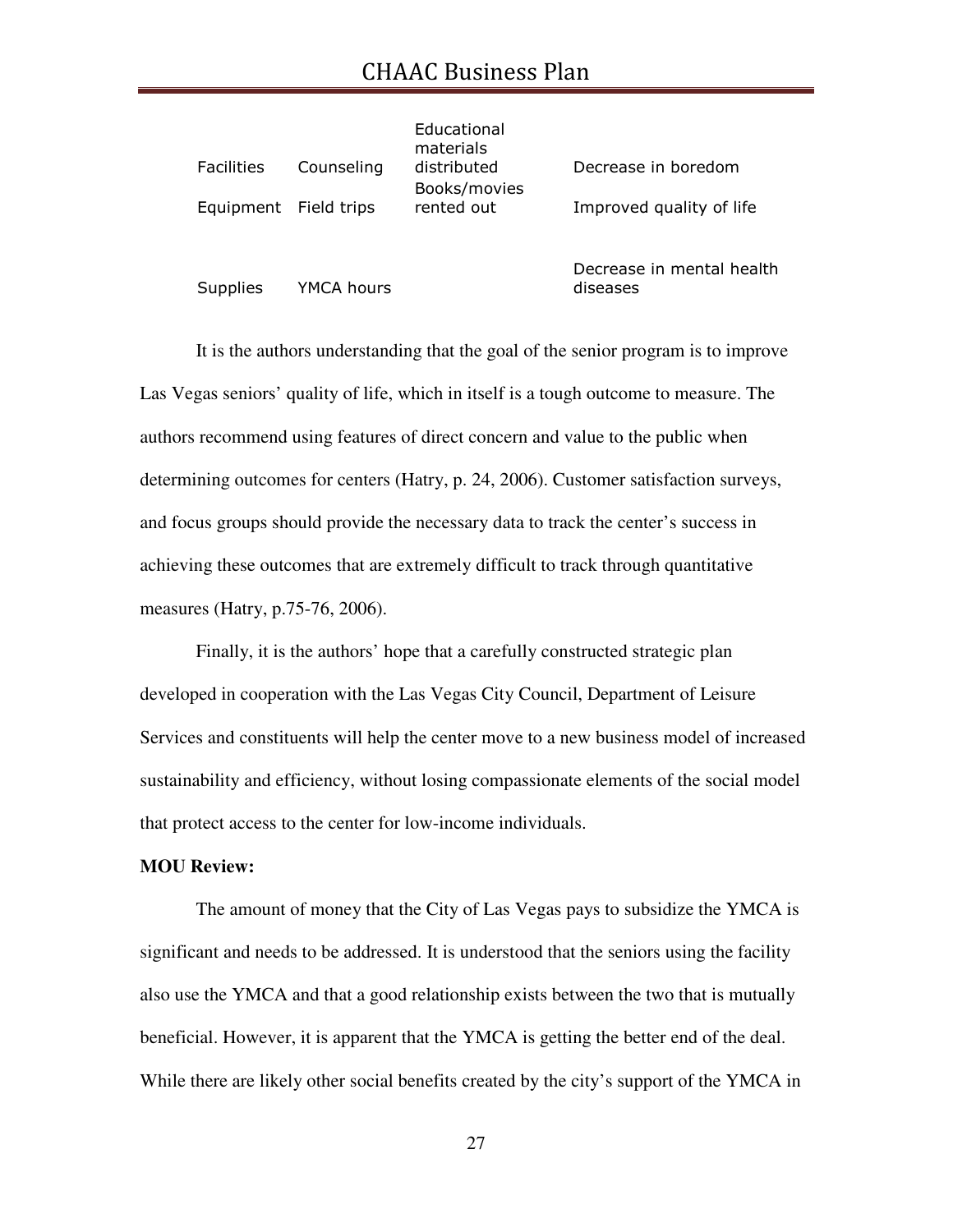this neighborhood not related directly to the senior center, this partnership should be reviewed with an emphasis placed on a consistent and more equitable approach to costs, expenses, and revenue. The authors understand the MOU between the city and the YMCA is a politically sensitive issue. Altering the agreement may be beyond the scope of department administrators.

#### **Transportation:**

 Finally, the CHAAC may increase membership by working with the Regional Transportation Commission (RTC) to further increase transportation to and from the facility. Most of the seniors that use the CHAAC drive there or are dropped off by a family member or friend. But many of the seniors told the authors that there is a population segment that has no transportation to the facility that would gladly use it if they could get there. For example, one CHAAC member stated that he felt fortunate that his daughter could drop him off at the center three to four days per week. If he was not at the facility he would be at home watching television all day. This facility means a lot to him but he recognizes that there are others like him that just cannot get to the center. There are RTC stops near the CHAAC that would require seniors to walk several blocks to get to the center (RTC Southern Nevada Transit Locator, 2010). If possible, it is highly recommended the city partner with the county to obtain bus stops at each of its six senior centers to accommodate those seniors without transportation and thereby increase membership.

#### **Conclusion**

The data gathered by the authors indicates that the CHAAC can become a sustainable center that operates efficiently and has members that will support a greater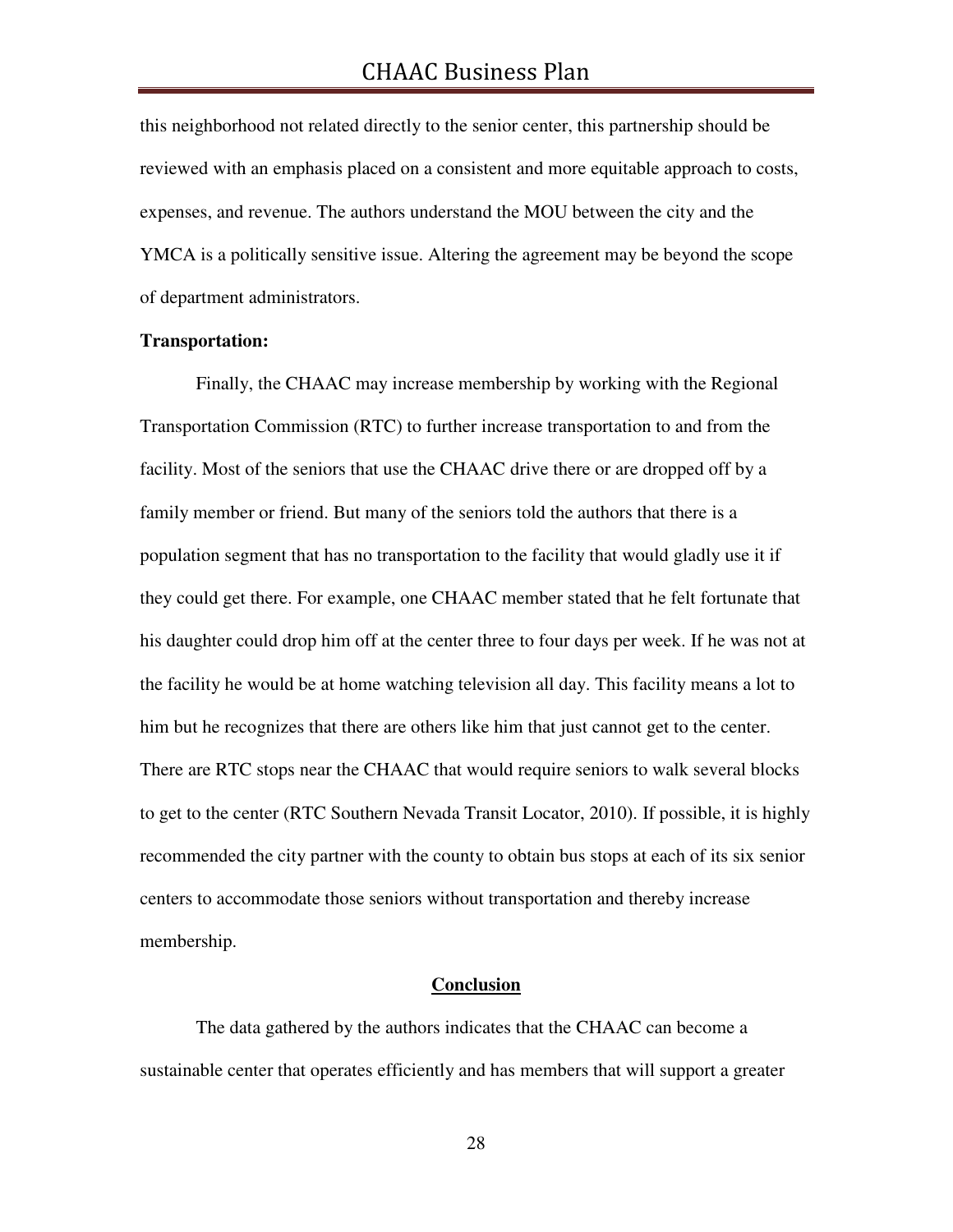portion of the center's operating expenses. To construct and employ a sustainable business model, the seven recommendations can be boiled down to two main action items: increase price points and increase membership.

During these poor economic times, the authors understand there may be some reticence among policymakers to adopt higher price points or to use existing resources to market the center and increase memberships. But the authors' survey results demonstrate that the current clientele of the CHAAC is ready for increased fees. The members expressed frustration and concern to the authors about the state of the city's finances and did not want to see the city's budget problems impact the services at their center. Although there were members who did not favor any increase in fees, many expressed bewilderment at how the city had kept the fees so low for so long.

While the authors acknowledge that their survey results were not generalizable to other senior center memberships in Las Vegas, the authors believe that many of these recommendations may be adopted by the other centers to increase cost recovery. Each center could conduct its own willingness to pay survey based on the methods provided in this paper. By increasing fees and leveraging existing resources to attract more members, policymakers will be able to free up additional city revenue that has previously gone to subsidize 97 percent of the senior program's operations and they will have helped create senior centers that can thrive with more independence from the city's coffers.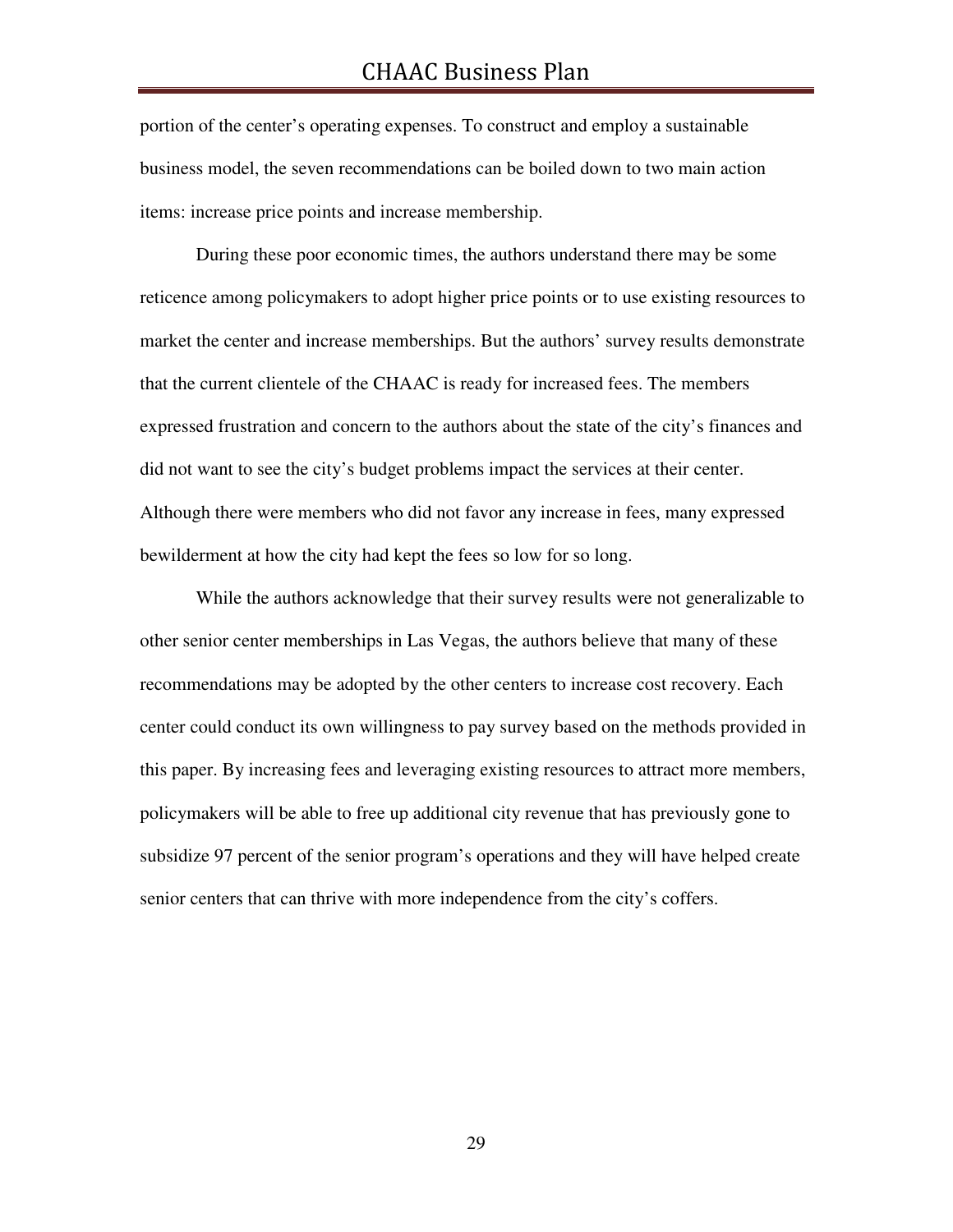#### **References**

Albo, B. (2008). Business Plan Competitive Analysis, How to Research and Write the Competition Part of Your Business Plan. *Entrepreneurs Suite 101.Com*. Retrieved July 28, 2010 at http://entrepreneurs.suite101.com/article.cfm/business\_plan\_competition

Berns, D. (1998, June 19). Gambling becoming a problem for more seniors, panel says. *Las Vegas Review-Journal*. Retrieved July 8, 2010 LVRJ Archives: http://www.reviewjournal.com/lvrj\_home/1998/Jun-19-Fri-1998/business/7708517.html.

Bjelde, K.; Chromy, B.; and Pankow, D. (2008). Casino Gambling Among Older Adults in North Dakota: A Policy Analysis. *Journal of Gambling Studies*, Vol. 24, pp. 423-440.

Cameron, T.A., James, M.D. (1987). Estimating Willingness to Pay from Survey Data: An Alternative Pre-Test-Market Evaluation Procedure. *Journal of Marketing Research*, Vol. 24, No. 4, pp. 389-395. Accessed March 5, 2010 at www.jstor.org/stable/3151386.

Choate, A. (Feb. 10, 2010). City Marshals Appeal to Public for Support in Budget Fight. *Las Vegas Review-Journal*. Retrieved on July 7, 2010 from: http://www.lvrj.com/news/city-marshals-appeal-to-public-for-support-in-budget-fight-84069792.html.

City Mission & Vision Statements, Values and Priorities. (2010.) Retrieved on July 13, 2010 from: http://www.lasvegasnevada.gov/information/5266.htm.

Garcia, O. (Feb. 24, 2010). Nevada Taxable Sales Decline Again in December. *World News*. Retrieved on July 13, 2010 from: http://article.wn.com/view/2010/02/24/Nevada\_taxable\_sales\_decline\_again\_in\_Decemb er/.

Glaser, M.A.; Bartley Hildreth, W.B. (1999). Service Delivery Satisfaction and Willingness to Pay Taxes: Citizen Recognition of Local Government Performance. *Public Productivity & Management Review*, Vol. 23, No. 1, pp. 48-67. Accessed March 5, 2010 at www.jstor.org/stable/3380792.

Gormley, W.T.; Balla, S. J. (2008). *Bureaucracy and Democracy, Accountability and Performance*. 2nd Edition. Washington, D.C.: CQ Press.

Hatry, H. P. (2006). *Performance Measurement, Getting Results*. 2nd Edition. Washington, D.C.: The Urban Institute Press.

Henderson, C. (1998). Today's affluent oldsters: Marketers see gold in gray. *The Futurist*, 32(8), 19-23. Retrieved July 12, 2010, from ABI/INFORM Global.

Hoak, A. (Jan. 28, 2010). Highest Foreclosure Rate Last Year? Las Vegas. *Market*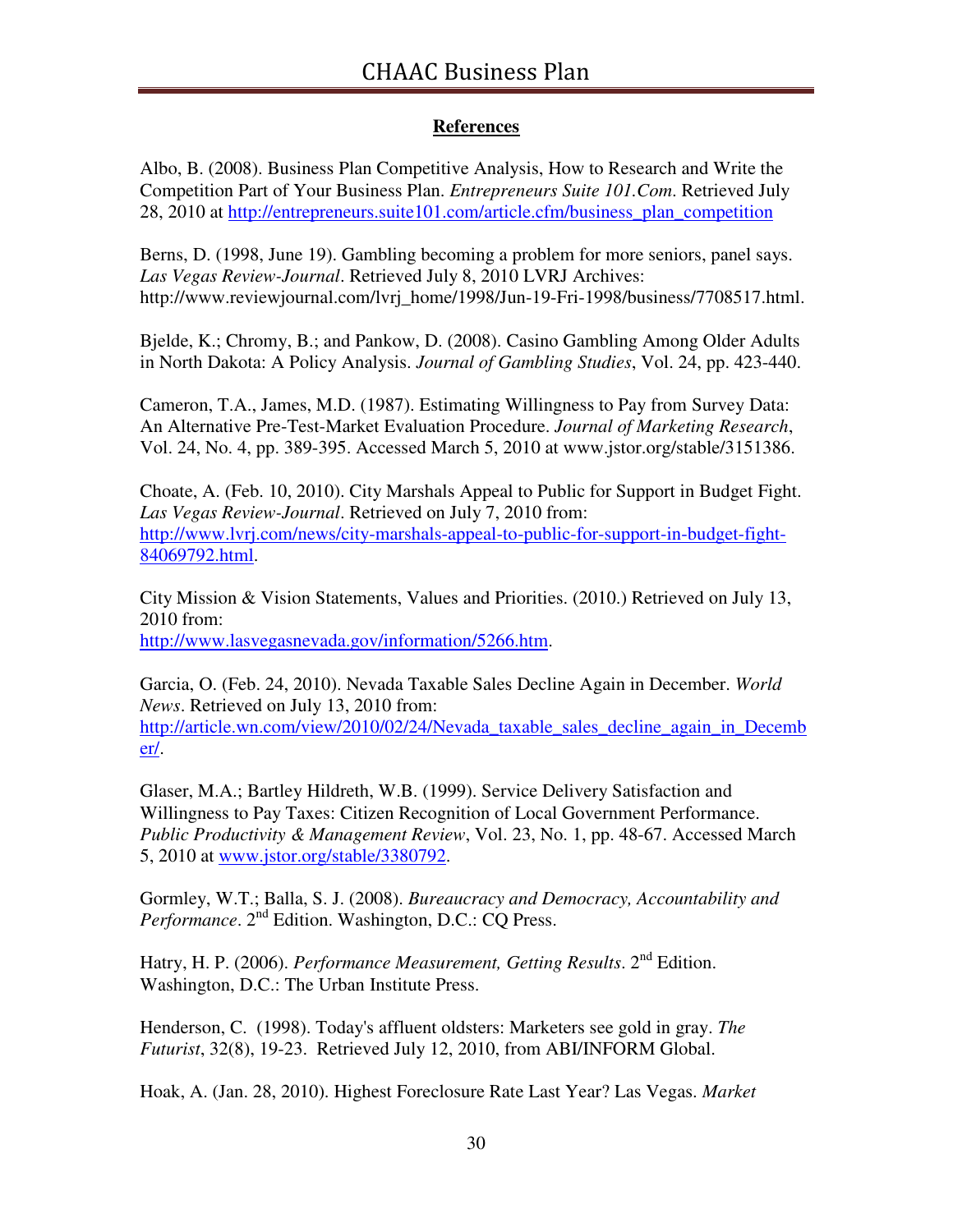*Watch*. Retrieved on July 7, 2010 from: http://www.marketwatch.com/story/the-20-cities-with-the-highest-foreclosure-rates-2010-01-28.

Hodges, J; Anjali, A. (2008, April 17). Home & Family – Cranky Consumer: Scoring a Deal on a Gym Membership; We Compare Perks, Prices at Chain; Stalked by Equinox. *Wall Street Journal* (Eastern Edition), p. D.2. Retrieved July 11, 2010 from ABI/INFORM Global. (Document ID: 1463726091).

Humphreys, B., & Ruseski, J. (2009) Estimates of the Dimensions of the Sports Market in the US. *International Journal of Sports Finance*, 4(2), 94-113. Retrieved July 12, 2010, from ABI/INFORM Global. (Document ID: 1700833901).

Hurley, T. (2004). Managing Customer Retention in the Health and Fitness Industry: A Case of Neglect. *Irish Marketing Review*, Vol. 17(1/2), 23-29. Retrieved July 12, 2010, from ABI/INFORM Global. (Document ID: 884376281).

Leisure Services Department Cost Recovery Report. (2009). *City of Las Vegas*.

Loroz, P. S. (2004). Golden-Age Gambling: Psychological Benefits and Self-Concept Dynamics in Aging Consumers' Consumption Experiences. *Psychology & Marketing*, Vol. 21 (5), pp. 323-349.

McNeilly, D. P.; Burke, W. J. (2000). Late Life Gambling: The Attitudes and Behaviors of Older Adults. *Journal of Gambling Studies*, Vol. 16 (4), pp. 393-415. Retrieved July 8, 2010 from ABI/INFORM Global. (Document ID: 404859061).

Mitchell, R.C.; Carson, R.T. (1989). *Using Surveys to Value Public Goods: The Contingent Valuation Method. Resources for the Future*, Washington, D.C.

National Council on Aging. 2010. Older Americans Act. Retrieved July 28, 2010 at http://www.ncoa.org/public-policy/older-americans-act/.

Pros Consulting, LLC. (2009). *City of Las Vegas Department of Leisure Services Pricing and Revenue Plan For Improved Services, and Sustainability*. Indianapolis, IN.

RTC Southern Nevada Transit Locator (2010). Accessed July 20, 2010 at http://www.rtcsouthernnevada.com/transit/stoplocator/.

Riley, E.; Northrop, A.; Esteban, N. (2006). A Willingness to Pay Study for Park Fees: Quill/Boven National Park, St. Eustatius Marine Park and St. Eustatius, Netherlands Antilles. *The St. Eustatius National Parks Foundation*. Accessed March 5, 2010 at http://www.statiapark.org/downloads/downloads/STENAPA-Willingness%20to%20Pay%20Study-jan07.pdf.